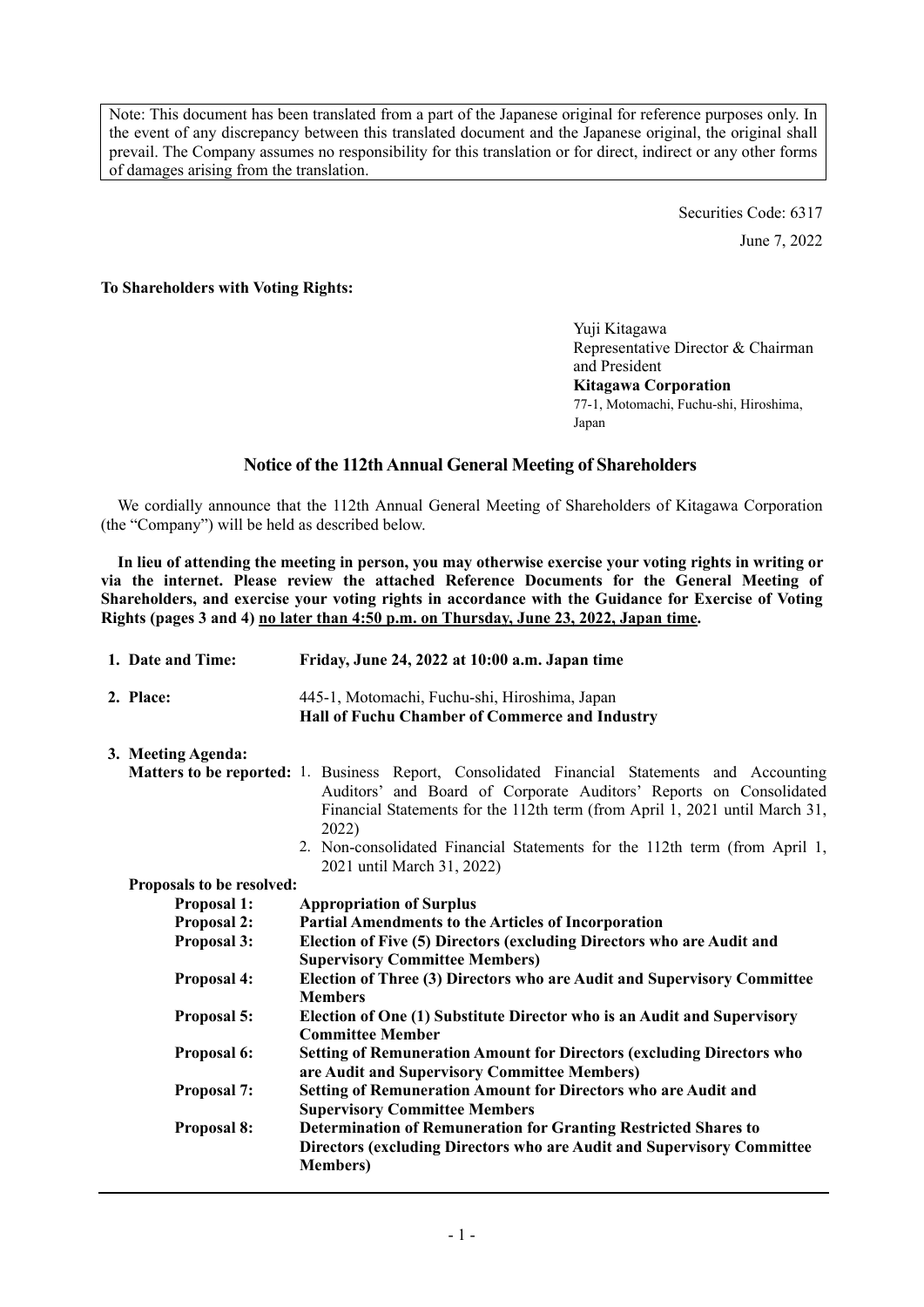- When you attend the meeting, please submit the enclosed **Voting Rights Exercise Form** at the reception desk. Also, please bring this Notice with you as a reference for the meeting.
- In accordance with the applicable laws and regulations and the provisions of Article 16 of the Company's Articles of Incorporation, the following matters are posted on the Company's website on the Internet, and therefore are not provided in this Notice.

 (i) "Systems for Ensuring the Appropriateness of Operations and Status of Implementation of Those Systems" of the Business Report

(ii) Notes to the Consolidated Financial Statements, (iii) Notes to the Non-consolidated Financial Statements

 Accordingly, the appendix of this Notice is part of the Business Report, Consolidated Financial Statements and Non-consolidated Financial Statements that have been audited by the Accounting Auditor and the Corporate Auditors in preparing their respective audit reports.

- If any changes are made to the Reference Documents for the General Meeting of Shareholders, the Business Report, the Consolidated Financial Statements or the Non-consolidated Financial Statements, it will be posted on the Company's website on the Internet.
- In an effort to prevent the spread of infection, we ask our shareholders to exercise their voting rights in advance in writing or via the internet when possible and refrain from attending this General Meeting of Shareholders
- Shareholders attending the meeting are expected to give careful consideration to other shareholders including bringing and wearing masks as well as practicing proper cough etiquette. In the venue, please use alcohol disinfectant available near the reception. We will check attendees' body temperature using a non-contact thermometer or other medical device around the entrance of the venue. We may limit the entry of shareholders who are found to have a fever and not in good physical condition, as well as those who are refused to cooperate with our measures to prevent infection including wearing masks.
- The number of seats at the venue may be limited in order to provide sufficient space between attendees. Because of this, please note that some of those attending on the day of the meeting may be refused entry to the venue. We would like to ask for your kind understanding in advance.
- Our operating staff will take appropriate measures to check their health conditions including taking body temperature and wearing masks at the venue.
- If there are any additional changes to matters related to the meeting, depending on the COVID-19 situation and/or government announcements up until the date of the meeting, such changes will be announced on the Company's website (https://www.kiw.co.jp/). Please check our website for information updates before the date of the meeting.

The Company's website: https://www.kiw.co.jp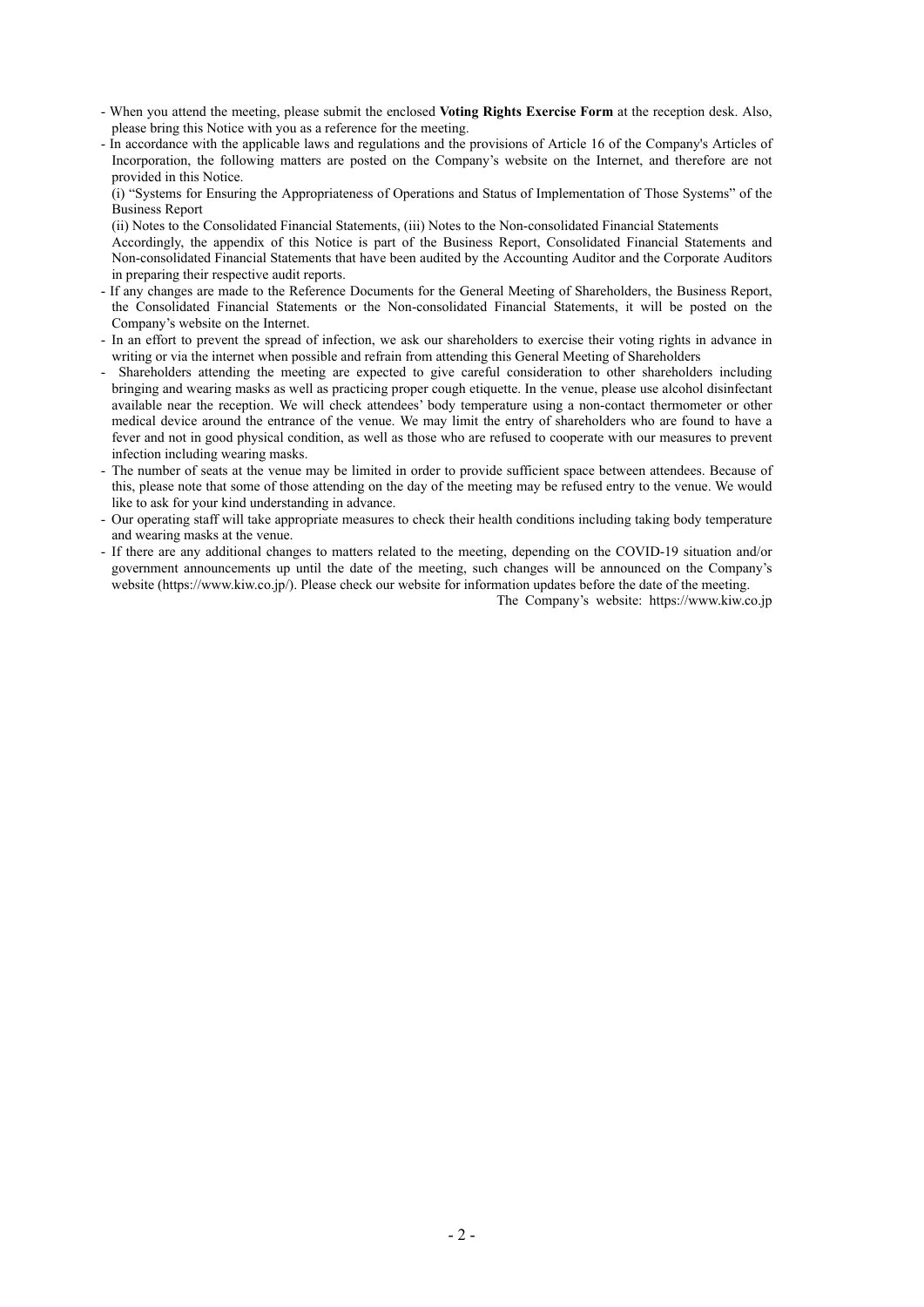## **Reference Documents for the General Meeting of Shareholders**

#### **Proposal and Reference Matters:**

#### **Proposal 1:** Appropriation of Surplus

The Company regards returning profits to shareholders as one of its business priorities, with a basic policy of continuing to pay stable dividends with a target consolidated dividend payout ratio of 30% while increasing retained earnings for future business expansion and enriched financial strength.

As a result of the examination based on this policy, after comprehensively considering the financial results for the fiscal year under review and the severe business environment, the Company proposes a dividend of 25 Japanese yen per share as below.

Accordingly, the annual dividend for the fiscal year under review will be 50 Japanese yen per share, including the interim dividend paid of 25 Japanese yen.

#### **Matters regarding year-end dividend**

#### **(1) Type of dividend property**

Cash

# **(2) Matters regarding the assignment of the dividend property and the total amount**

- 25 Japanese yen per common share of the Company Total amount: 234,025,525 Japanese yen
- **(3) Date on which appropriation of surplus takes effect**  June 27, 2022

(Reference) Dividend history

|                                         | 109th term<br>(April 2018 to<br><b>March 2019)</b> | 110th term<br>(April 2019 to<br><b>March 2020)</b> | 111th term<br>(April 2020 to<br><b>March 2021)</b> | 112th term<br>(April 2020 to<br><b>March 2021)</b> |
|-----------------------------------------|----------------------------------------------------|----------------------------------------------------|----------------------------------------------------|----------------------------------------------------|
| Annual dividends<br>per share           | 90 Japanese yen                                    | 100 Japanese yen                                   | 20 Japanese yen                                    | 50 Japanese yen                                    |
| Dividend payout<br>ratio (consolidated) | 21.9%                                              | 56.9%                                              | 76.5%                                              |                                                    |

Note: Annual dividends per share for the 112th term (fiscal year under review) is the amount assuming that this proposal is approved as originally proposed.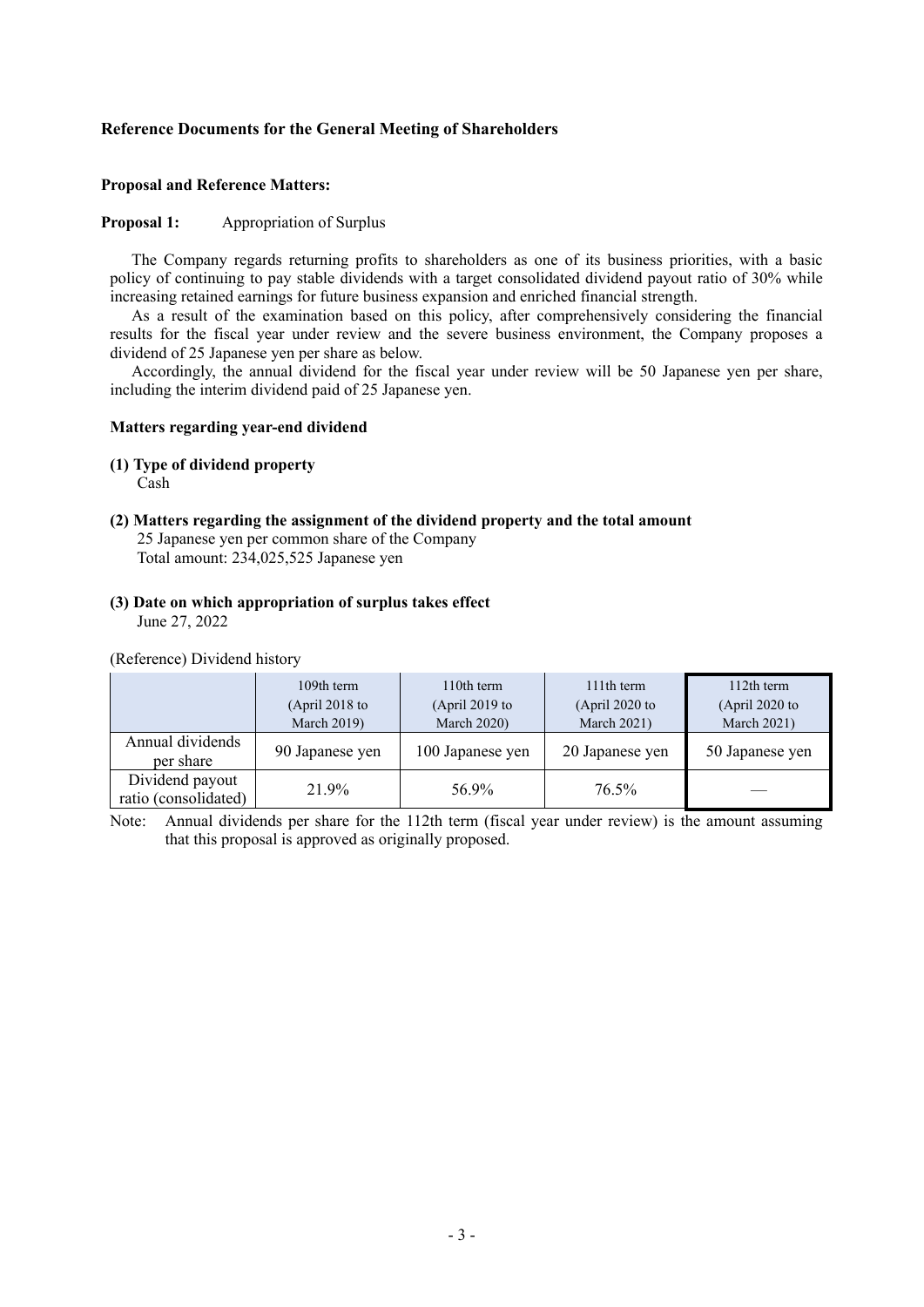# **Proposal 2:** Partial Amendments to the Articles of Incorporation

- 1. Reasons for amendments
	- (1) Transition to a Company with an Audit and Supervisory Committee

The Company intends to transition to a Company with an Audit and Supervisory Committee, so as to further strengthen the supervision function of the Board of Directors by appointing Audit and Supervisory Committee Members, whose responsibilities include the auditing of the Directors' execution of their duties, as members of the Board of Directors and to further enhance corporate governance through the greater strengthening of the supervisory structure. In line with this transition, it is proposed to make the necessary amendments required for the transition to a Company with an Audit and Supervisory Committee, including establishing new provisions concerning Directors who are Audit and Supervisory Committee Members and the Audit and Supervisory Committee, deleting provisions concerning Corporate Auditors and the Board of Corporate Auditors, and establishing new provisions regarding the delegation of decisions on the execution of important operations. It is also proposed that a supplementary provision be established as a transitional measure accompanying the deletion of provisions regarding the exemption of liability of Corporate Auditors.

(2) Introduction of a System for Electronic Provision of Reference Documents for the General Meeting of Shareholders, etc.

The amended provisions stipulated in the proviso of Article 1 of the supplementary provisions of the "Act for Partial Amendment of the Companies Act" (Act No. 70 of 2019) will be enforced on September 1, 2022. Accordingly, it is proposed to establish new provisions stating that information contained in the reference documents for the general meeting of shareholders will be provided electronically and new provisions to limit the scope of matters to be included in the paper copy to be sent to shareholders who have requested it, delete the provisions related to the Internet disclosure and deemed provision of the reference documents for the general meeting of shareholders, etc., and establish supplementary provisions regarding the effective date, etc. (proposed Article 16 and Supplementary Provision 2).

(3) Other

It is also proposed to make other necessary amendments such as re-numbering the Articles and making minor changes in wording due to the above establishment and deletion of provisions.

2. Details of amendments

The details of the amendments are as follows.

These proposed amendments to the Articles of Incorporation shall take effect at the conclusion of this Annual General Meeting of Shareholders.

|                                                                                                                                                                                                                                                                                             | (Amendments are underlined.)                                                                                                                                                                                                                                                        |  |  |
|---------------------------------------------------------------------------------------------------------------------------------------------------------------------------------------------------------------------------------------------------------------------------------------------|-------------------------------------------------------------------------------------------------------------------------------------------------------------------------------------------------------------------------------------------------------------------------------------|--|--|
| Current Articles of Incorporation                                                                                                                                                                                                                                                           | Proposed Amendments                                                                                                                                                                                                                                                                 |  |  |
| <b>CHAPTER I GENERAL PROVISIONS</b>                                                                                                                                                                                                                                                         | <b>CHAPTER I GENERAL PROVISIONS</b>                                                                                                                                                                                                                                                 |  |  |
| Articles 1-3 (Omitted)                                                                                                                                                                                                                                                                      | Articles 1-3 (Unchanged)                                                                                                                                                                                                                                                            |  |  |
| (Organizational Bodies)<br>Article 4<br>The Company shall have the following<br>organizational bodies in addition to the<br>general meeting of shareholders and<br>Directors.<br>1) Board of Directors<br>2) Corporate Auditors<br>3) Board of Corporate Auditors<br>4) Independent Auditor | (Organizational Bodies)<br>Article 4<br>The Company shall have the following<br>organizational bodies in addition to the<br>general meeting of shareholders and<br>directors.<br>1) Board of Directors<br>2) Audit and Supervisory Committee<br>(Deleted)<br>3) Independent Auditor |  |  |
| Article 5 (Omitted)                                                                                                                                                                                                                                                                         | Article 5 (Unchanged)                                                                                                                                                                                                                                                               |  |  |
| <b>CHAPTER II Shares</b><br>Articles 6-12 (Omitted)                                                                                                                                                                                                                                         | <b>CHAPTER II Shares</b><br>Articles 6-12 (Unchanged)                                                                                                                                                                                                                               |  |  |
| <b>CHAPTER III General Meeting of Shareholders</b><br>Articles 13-15 (Omitted)                                                                                                                                                                                                              | <b>CHAPTER III General Meeting of Shareholders</b><br>Articles 13-15 (Unchanged)                                                                                                                                                                                                    |  |  |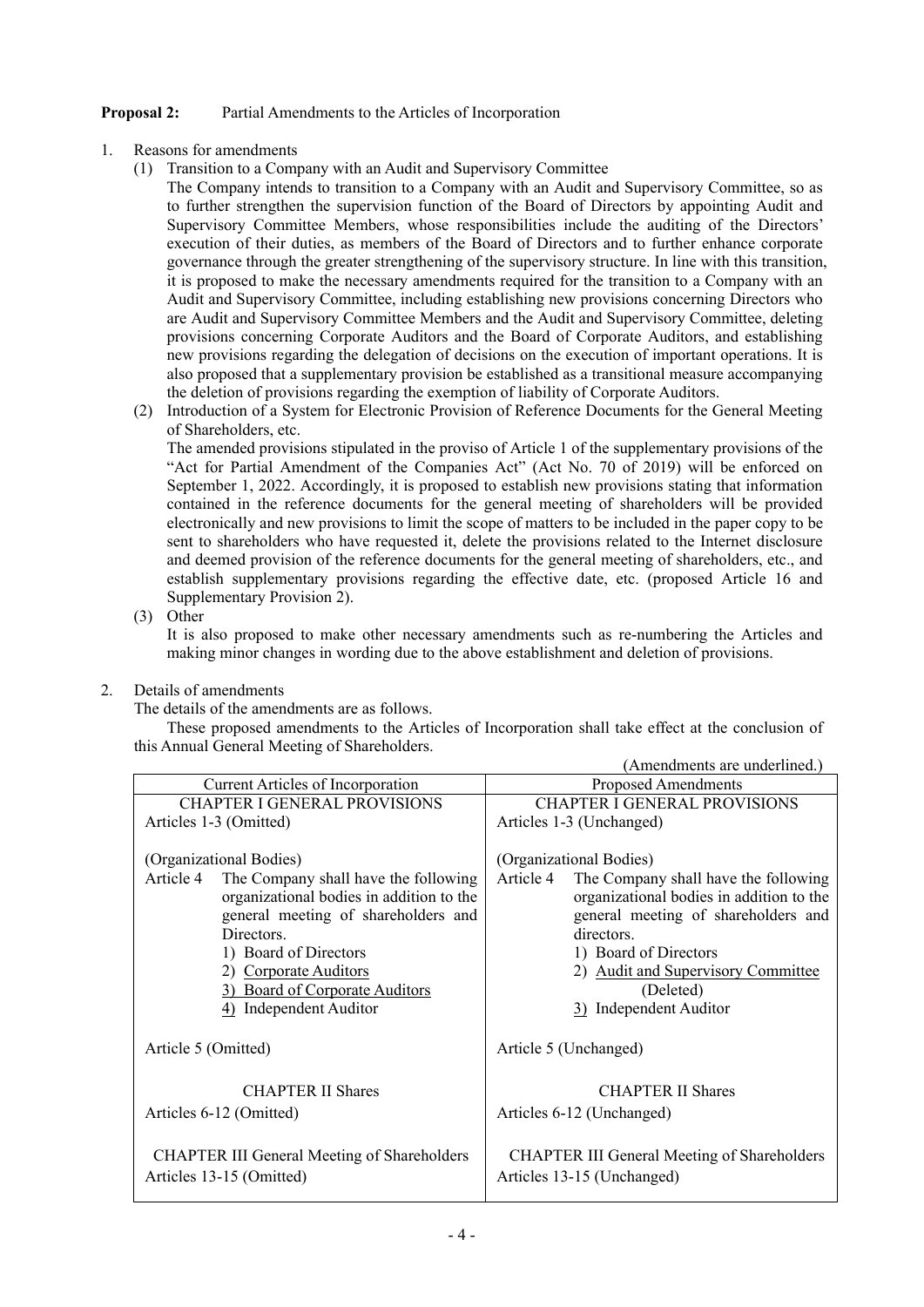| Current Articles of Incorporation                                                                                                                                                                                                                                                                                                                                                                                                                                                                                                                                          | <b>Proposed Amendments</b>                                                                                                                                                                                                                                                                                                                                                                                                                                                                                                                                                                  |
|----------------------------------------------------------------------------------------------------------------------------------------------------------------------------------------------------------------------------------------------------------------------------------------------------------------------------------------------------------------------------------------------------------------------------------------------------------------------------------------------------------------------------------------------------------------------------|---------------------------------------------------------------------------------------------------------------------------------------------------------------------------------------------------------------------------------------------------------------------------------------------------------------------------------------------------------------------------------------------------------------------------------------------------------------------------------------------------------------------------------------------------------------------------------------------|
| (Internet Disclosure and Deemed Provision of<br>Reference Materials for the General Meeting of<br>Shareholders, Etc.)                                                                                                                                                                                                                                                                                                                                                                                                                                                      |                                                                                                                                                                                                                                                                                                                                                                                                                                                                                                                                                                                             |
| Article 16 The Company may, when convening a<br>general meeting of shareholders, deem<br>that it has provided information to<br>shareholders pertaining to matters to<br>be described or indicated in the<br>reference documents for the general<br>of shareholders,<br>meeting<br>business<br>non-consolidated<br>financial<br>report,<br>statements, and consolidated financial<br>disclosing<br>by<br>statements,<br>such<br>information through the Internet in<br>with<br>the<br>accordance<br>provisions<br>provided in the Ordinance of the<br>Ministry of Justice. | <deleted></deleted>                                                                                                                                                                                                                                                                                                                                                                                                                                                                                                                                                                         |
| <newly established=""></newly>                                                                                                                                                                                                                                                                                                                                                                                                                                                                                                                                             | (Measures for Electronic Provision, Etc.)<br>Article 16 The Company shall, when convening a<br>general meeting of shareholders,<br>provide information contained in the<br>reference documents for the general<br>of<br>shareholders,<br>meeting<br>etc.<br>electronically.<br>2. Among the matters to be provided<br>electronically, the Company<br>may<br>choose not to include all or part of the<br>matters stipulated in the Ordinance of<br>the Ministry of Justice in the paper<br>copy to be sent to shareholders who<br>have requested it by the record date for<br>voting rights. |
| Articles 17-18 (Omitted)                                                                                                                                                                                                                                                                                                                                                                                                                                                                                                                                                   | Articles 17-18 (Unchanged)                                                                                                                                                                                                                                                                                                                                                                                                                                                                                                                                                                  |
| (Minutes)<br>Article 19 The minutes of general meetings of<br>shareholders shall be prepared in<br>electromagnetic<br>writing<br>by<br><b>or</b><br>recording pursuant<br>laws<br>to<br>and<br>regulations, and the chairman and the<br>Directors and Corporate Auditors<br>present shall sign or affix the name<br>and seal to them or make an electronic<br>signature.                                                                                                                                                                                                   | (Minutes)<br>Article 19 The minutes of general meetings of<br>shareholders shall be prepared in<br>electromagnetic<br>writing<br>by<br><b>or</b><br>recording pursuant to<br>laws<br>and<br>regulations, and the chairman and the<br>Directors present shall sign or affix the<br>name and seal to them or make an<br>electronic signature.                                                                                                                                                                                                                                                 |
| CHAPTER IV DIRECTORS AND BOARD OF<br><b>DIRECTORS</b><br>(Number of Directors)<br>Article 20 (Omitted)<br>(Newly established)                                                                                                                                                                                                                                                                                                                                                                                                                                              | CHAPTER IV DIRECTORS AND BOARD OF<br><b>DIRECTORS</b><br>(Number of Directors)<br>Article 20 (Unchanged)<br>2. Not more than five (5) of the Directors<br>in the preceding paragraph shall be<br>Audit<br>Directors who<br>are<br>and<br><b>Supervisory Committee Members.</b>                                                                                                                                                                                                                                                                                                              |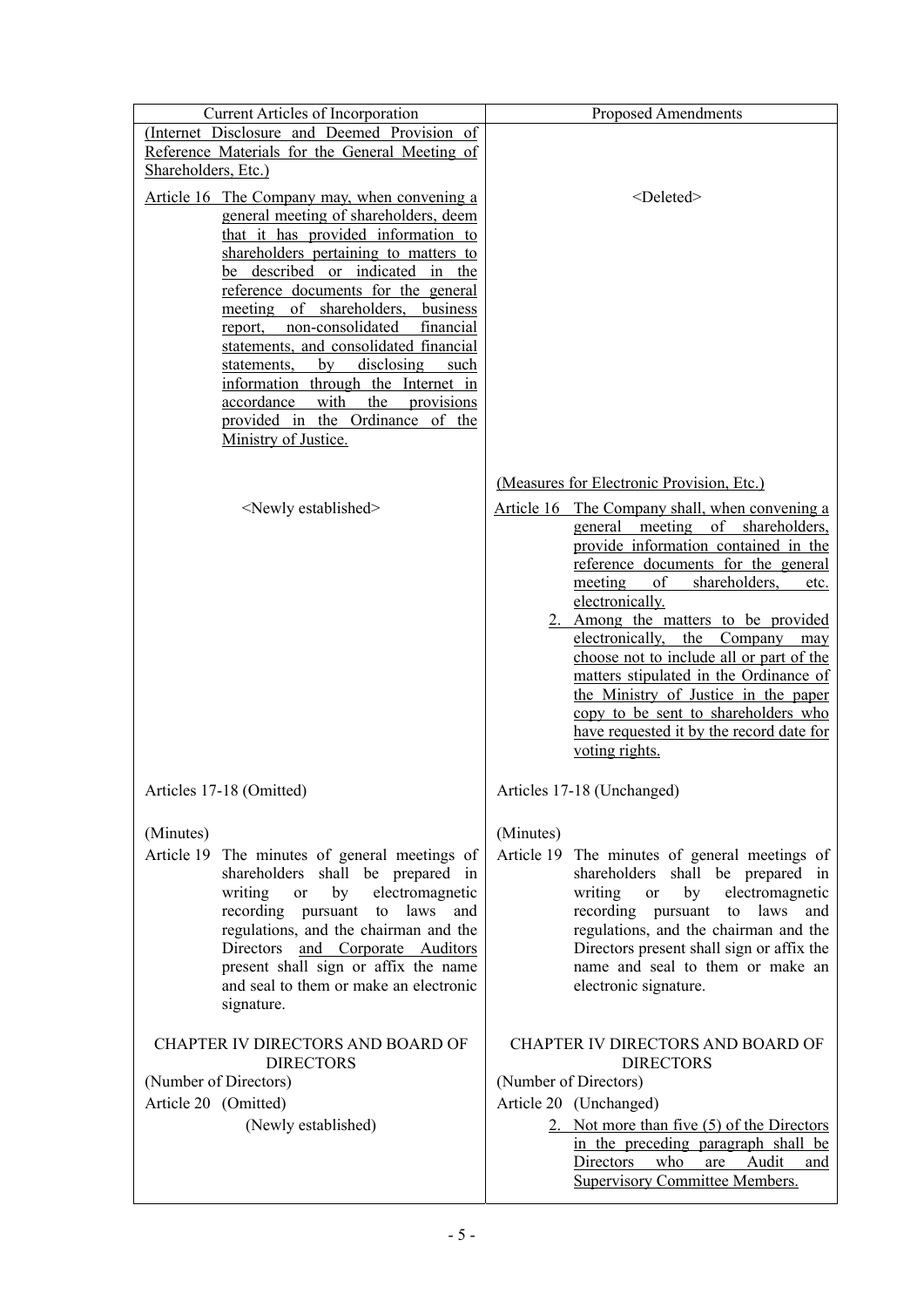| Current Articles of Incorporation                                                                                                                                                                                                                                       | <b>Proposed Amendments</b>                                                                                                                                                                                                                                                                                                                                                                                                                                                                                                                                                                                                                                                                                                                                                                                                                                                                                                 |  |  |
|-------------------------------------------------------------------------------------------------------------------------------------------------------------------------------------------------------------------------------------------------------------------------|----------------------------------------------------------------------------------------------------------------------------------------------------------------------------------------------------------------------------------------------------------------------------------------------------------------------------------------------------------------------------------------------------------------------------------------------------------------------------------------------------------------------------------------------------------------------------------------------------------------------------------------------------------------------------------------------------------------------------------------------------------------------------------------------------------------------------------------------------------------------------------------------------------------------------|--|--|
| (Method of Election)                                                                                                                                                                                                                                                    | (Method of Election)                                                                                                                                                                                                                                                                                                                                                                                                                                                                                                                                                                                                                                                                                                                                                                                                                                                                                                       |  |  |
| Article 21 Election<br>of<br>Directors<br>shall<br>be<br>conducted at a general meeting of<br>shareholders.<br>2. (Omitted)<br>3. (Omitted)<br>(Newly established)                                                                                                      | Article 21 Election<br>of<br>Directors<br>shall<br>be<br>conducted at a general meeting of<br>shareholders by<br>distinguishing<br>between Directors who are Audit and<br><b>Supervisory Committee Members and</b><br>other Directors.<br>(Unchanged)<br>2.<br>(Unchanged)<br>3.<br>4. A resolution regarding the preliminary<br>election of substitute Directors who<br>are Audit and Supervisory Committee<br>Members shall hold effect until the<br>commencement of the annual general<br>meeting of shareholders held in<br>respect of the last business year ending<br>within two $(2)$ years of that resolution.                                                                                                                                                                                                                                                                                                     |  |  |
|                                                                                                                                                                                                                                                                         |                                                                                                                                                                                                                                                                                                                                                                                                                                                                                                                                                                                                                                                                                                                                                                                                                                                                                                                            |  |  |
| (Term of Office)<br>Article 22 The term of office of Directors shall<br>expire at the close of the annual<br>general meeting of shareholders for<br>the business year ending within one<br>(1) year after their election.<br>(Newly established)<br>(Newly established) | (Term of Office)<br>Article 22<br>The term of office of Directors<br>(excluding Directors who are Audit<br>and Supervisory Committee Members)<br>shall expire at the close of the annual<br>general meeting of shareholders held<br>in respect of the latest business year<br>ending within one (1) year after their<br>election.<br>2. The term of office of Directors who<br>are Audit and Supervisory Committee<br>Members shall expire at the close of<br>annual<br>general meeting<br>the<br>of<br>shareholders held in respect of the<br><u>latest business year ending within two</u><br>(2) years after their election.<br>3. The term of office of a Director who is<br>an Audit and Supervisory Committee<br>Member who has been elected as a<br>substitute shall be until the expiration<br>of the term of office of the retired<br>Director<br>who is an<br>Audit<br>and<br>Committee<br>Supervisory<br>Member |  |  |
| (Representative Directors and Directors with title)<br>Article 23 Representative Directors<br>shall<br>be<br>elected by resolution of the Board of<br>Directors.                                                                                                        | expires.<br>(Representative Directors and Directors with title)<br>Article 23 Representative Directors<br>shall be<br>elected<br>from<br>Directors<br>among<br>(excluding Directors who are Audit<br>and Supervisory Committee Members)<br>by resolution<br>of the<br>Board<br>οf<br>Directors.                                                                                                                                                                                                                                                                                                                                                                                                                                                                                                                                                                                                                            |  |  |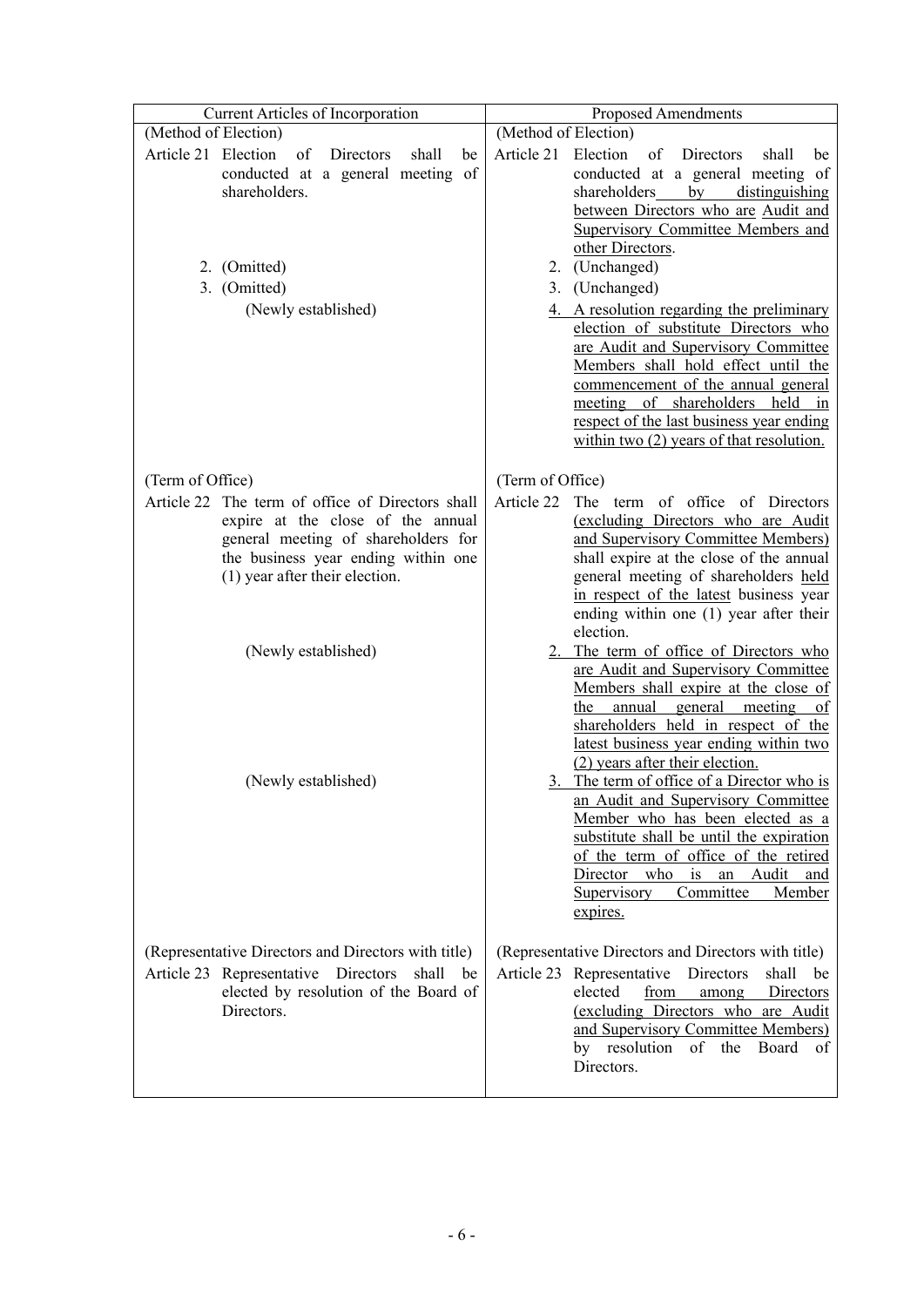| Current Articles of Incorporation                                                                                                                                                                                                                                                                                                                                                                                                                                                                                                                                                | Proposed Amendments                                                                                                                                                                                                                                                                                                                                                                                                                                                                                              |
|----------------------------------------------------------------------------------------------------------------------------------------------------------------------------------------------------------------------------------------------------------------------------------------------------------------------------------------------------------------------------------------------------------------------------------------------------------------------------------------------------------------------------------------------------------------------------------|------------------------------------------------------------------------------------------------------------------------------------------------------------------------------------------------------------------------------------------------------------------------------------------------------------------------------------------------------------------------------------------------------------------------------------------------------------------------------------------------------------------|
| 2. The Board of Directors may select one<br>(1) Chairman, one (1) Vice Chairman,<br>one (1) President, one (1) Executive<br>Vice President, and a small number of<br>Managing Directors<br>Senior<br>and<br>Managing Directors by resolution.                                                                                                                                                                                                                                                                                                                                    | 2. The Board of Directors may select<br>from among Directors (excluding<br>Directors<br>who<br>Audit<br>are<br>and<br><b>Supervisory Committee Members)</b> one<br>(1) Chairman, one (1) Vice Chairman,<br>one (1) President, one (1) Executive<br>Vice President, and a small number of<br>Senior Managing Directors<br>and<br>Managing Directors by resolution.                                                                                                                                                |
| (Persons with the Right to Convene Meetings of<br>the Board of Directors and Chairperson)<br>Article 24 (Omitted)<br>2. (Omitted)<br>(Newly established)                                                                                                                                                                                                                                                                                                                                                                                                                         | (Persons with the Right to Convene Meetings of<br>the Board of Directors and Chairperson)<br>Article 24 (Unchanged)<br>2. (Unchanged)<br>3. Notwithstanding the preceding two<br>paragraphs, an Audit and Supervisory<br>Committee Member selected by the<br>Audit and Supervisory Committee<br>may convene a meeting of the Board<br>of Directors.                                                                                                                                                              |
| (Notice of Convocation of Board of Directors)<br>Article 25 A convocation notice regarding a<br>meeting of the Board of Directors shall<br>be issued to each Director and each<br>Corporate Auditor no later than three<br>(3) days prior to the date of the<br>meeting.<br>Provided, however, that such period<br>may be shortened in the case of urgent<br>necessity.<br>2. If the unanimous consent of all<br>Directors and Corporate Auditors is<br>obtained, meetings of the Board of<br>Directors may be held without<br>following the convocation procedures.             | (Notice of Convocation of Board of Directors)<br>Article 25 A convocation notice regarding a<br>meeting of the Board of Directors shall<br>be issued to each Director no later than<br>three $(3)$ days prior to the date of the<br>meeting.<br>Provided, however, that such period<br>may be shortened in the case of urgent<br>necessity.<br>2. If the unanimous consent of all<br>Directors is obtained, meetings of the<br>Board of Directors may be held<br>without following the convocation<br>procedure. |
| (Method of Resolution by Board of Directors, etc.)<br>Article 26 (Omitted)<br>2. With respect to the matters to be<br>resolved by the Board of Directors, the<br>Company shall deem that such matters<br>were approved by a resolution of the<br>Board of Directors when all Directors<br>(limited to those entitled to participate)<br>in the resolution of the matter to be<br>resolved) express their agreement in<br>writing or by an electromagnetic<br>device.<br>Provided, however, that this shall not<br>be the case if an objection is made by<br>a Corporate Auditor. | (Method of Resolution by Board of Directors, etc.)<br>Article 26 (Unchanged)<br>2. With respect to the matters to be<br>resolved by the Board of Directors, the<br>Company shall deem that such matters<br>were approved by a resolution of the<br>Board of Directors when all Directors<br>(limited to<br>entitled to<br>persons<br>participate in the resolution of the<br>matter to be resolved) express their<br>agreement in writing or by an<br>electromagnetic device.                                    |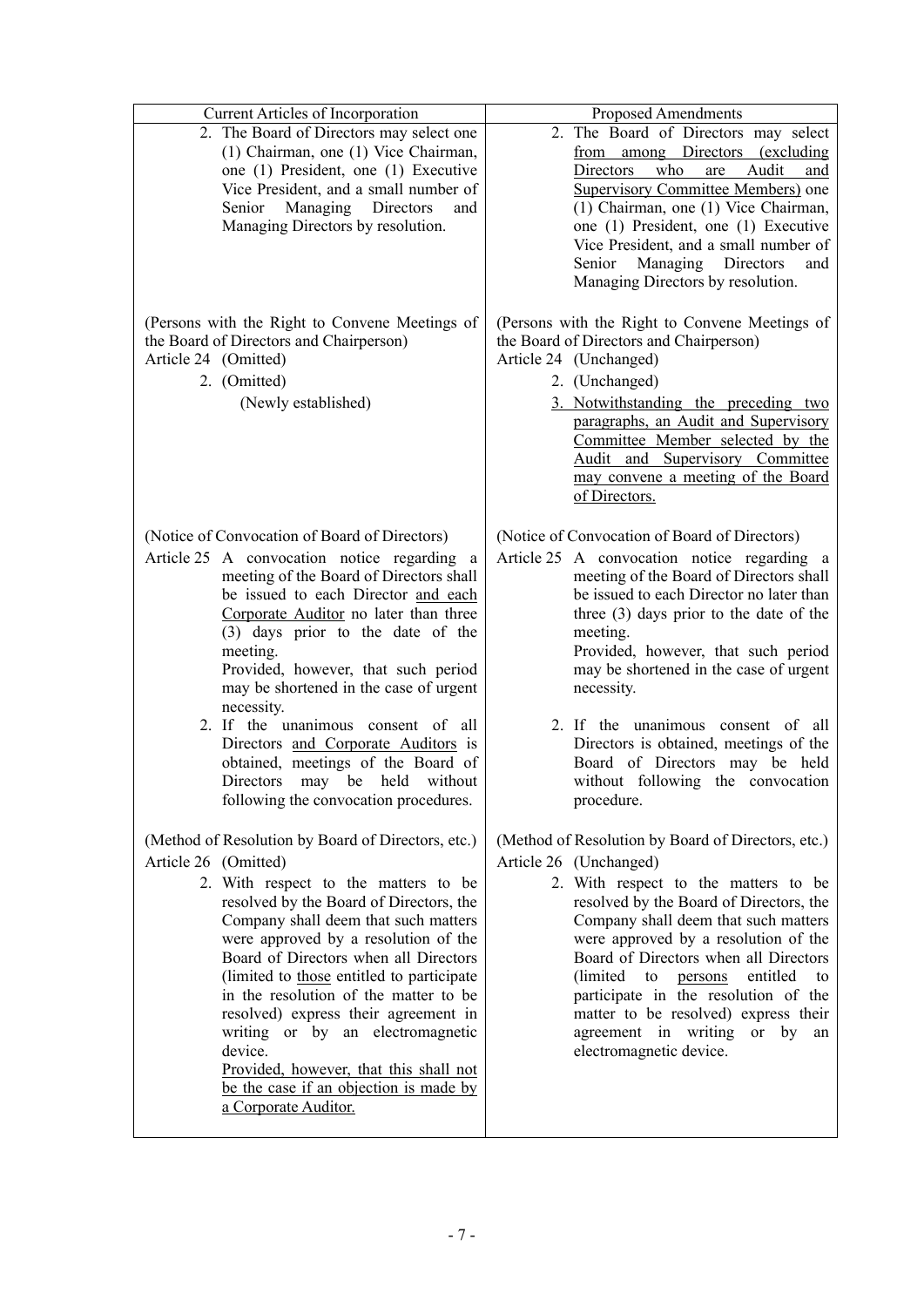| <b>Current Articles of Incorporation</b>                                                                                                                                                                                                                                                                                                            | <b>Proposed Amendments</b>                                                                                                                                                                                                                                                                                                                                                                                                                                                                                                          |  |  |
|-----------------------------------------------------------------------------------------------------------------------------------------------------------------------------------------------------------------------------------------------------------------------------------------------------------------------------------------------------|-------------------------------------------------------------------------------------------------------------------------------------------------------------------------------------------------------------------------------------------------------------------------------------------------------------------------------------------------------------------------------------------------------------------------------------------------------------------------------------------------------------------------------------|--|--|
| (Minutes of Meetings of the Board of Directors)                                                                                                                                                                                                                                                                                                     | (Minutes of Meetings of the Board of Directors)                                                                                                                                                                                                                                                                                                                                                                                                                                                                                     |  |  |
| Article 27 The minutes of meetings of the Board<br>of Directors shall be prepared in<br>by<br>electromagnetic<br>writing<br><b>or</b><br>recording pursuant to laws<br>and<br>regulations, and the Directors and<br>Corporate Auditors present shall sign<br>or affix the name and seal to them or<br>make an electronic signature.<br>2. (Omitted) | Article 27 The minutes of meetings of the Board<br>of Directors shall be prepared in<br>writing<br>by<br>electromagnetic<br><b>or</b><br>recording pursuant<br>to laws and<br>regulations, and the Directors present<br>shall sign or affix the name and seal to<br>them or make an electronic signature.<br>2. (Unchanged)                                                                                                                                                                                                         |  |  |
| Article 28 (Omitted)                                                                                                                                                                                                                                                                                                                                | Article 28 (Unchanged)                                                                                                                                                                                                                                                                                                                                                                                                                                                                                                              |  |  |
| (Remuneration, etc.)                                                                                                                                                                                                                                                                                                                                | (Remuneration, etc.)                                                                                                                                                                                                                                                                                                                                                                                                                                                                                                                |  |  |
| Article 29 Directors' remuneration, bonuses, and<br>other economic benefits received from<br>the Company as consideration for the<br>execution of<br>duties<br>(hereinafter,<br>"Remuneration,<br>shall<br>$etc.$ )<br>be<br>determined by resolution of<br>the<br>general meeting of shareholders.<br>(Newly established)                          | Article 29 Directors' remuneration, bonuses, and<br>other economic benefits received from<br>the Company as consideration for the<br>execution<br>of<br>duties<br>(hereinafter<br>"Remuneration,<br>shall<br>$etc.$ )<br>be<br>determined by resolution of<br>the<br>general meeting of shareholders.<br>2. Matters provided for in Article 361,<br>Paragraph 1 of the Companies Act<br>must be determined by distinguishing<br>between Directors who are Audit and<br><b>Supervisory Committee Members and</b><br>other Directors. |  |  |
| (Newly established)                                                                                                                                                                                                                                                                                                                                 | (Delegation of Decisions Regarding Execution of<br><b>Important Business Operations</b> )<br>Article 30 Pursuant to Article 399-13, Paragraph<br>6 of the Companies Act, the Company<br>may delegate all or part of the<br>decisions regarding the execution of<br>business<br>operations<br>important<br>(excluding the matters set forth in each<br>item of Paragraph 5 of the same) to<br>Directors by resolution of the Board of<br>Directors.                                                                                  |  |  |
| Article 30 (Omitted)                                                                                                                                                                                                                                                                                                                                | Article 31 (Unchanged)                                                                                                                                                                                                                                                                                                                                                                                                                                                                                                              |  |  |
| CHAPTER V CORPORATE AUDITORS AND<br><b>BOARD OF CORPORATE AUDITORS</b><br>(Number of Corporate Auditors)<br>Article 31 The Company shall have up to five (5)<br>Corporate Auditors                                                                                                                                                                  | CHAPTER V AUDIT AND SUPERVISORY<br><b>COMMITTEE</b><br><deleted></deleted>                                                                                                                                                                                                                                                                                                                                                                                                                                                          |  |  |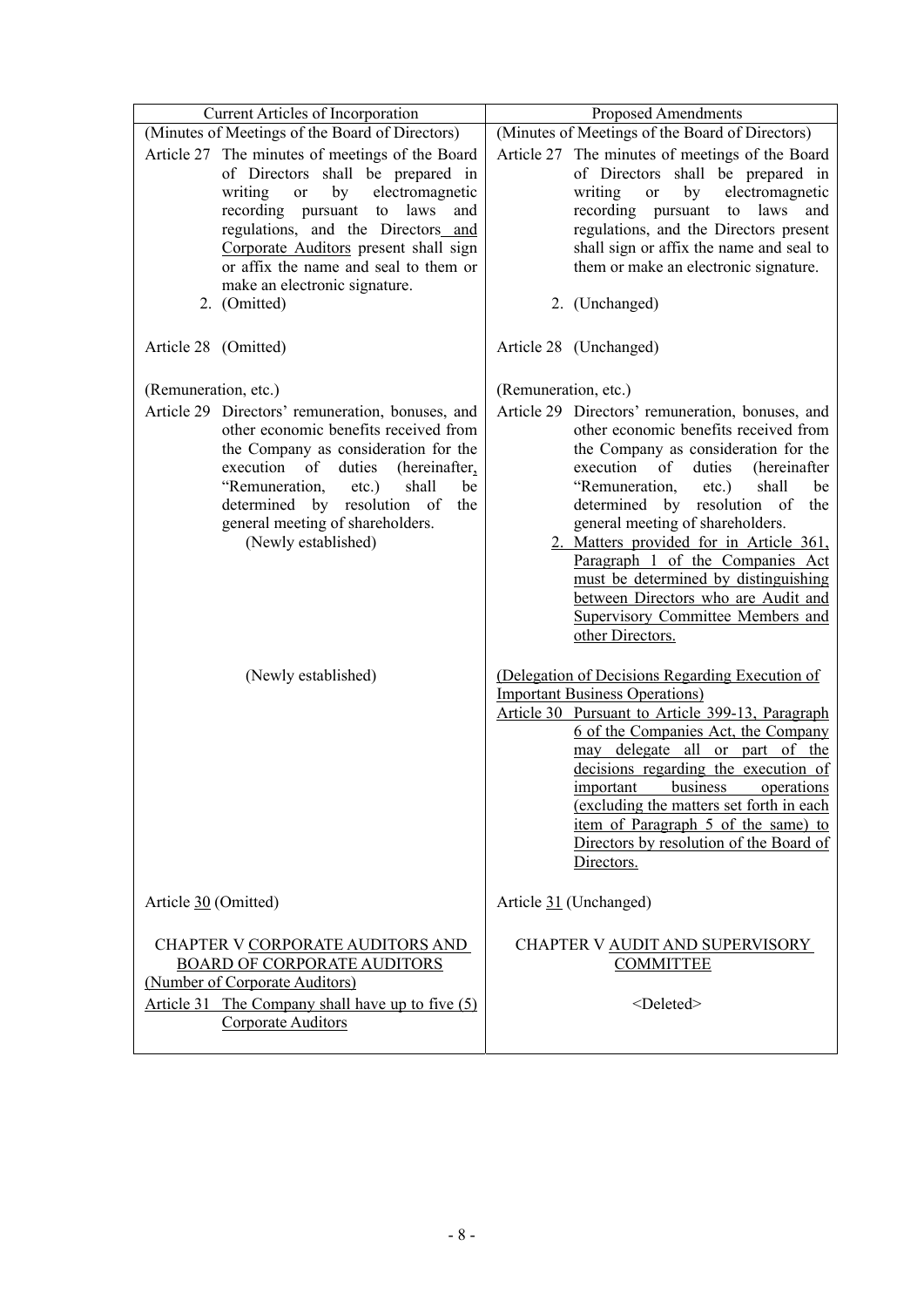| <b>Current Articles of Incorporation</b>                                                                                                                                                                                                                                                                                                                                                                                                                                                                                                                                           | <b>Proposed Amendments</b>                                                                                                                                                                                                                                                                                                                                                                                                                                                                                                                                                                                                                     |
|------------------------------------------------------------------------------------------------------------------------------------------------------------------------------------------------------------------------------------------------------------------------------------------------------------------------------------------------------------------------------------------------------------------------------------------------------------------------------------------------------------------------------------------------------------------------------------|------------------------------------------------------------------------------------------------------------------------------------------------------------------------------------------------------------------------------------------------------------------------------------------------------------------------------------------------------------------------------------------------------------------------------------------------------------------------------------------------------------------------------------------------------------------------------------------------------------------------------------------------|
| (Method of Election)<br>Article 32 Corporate Auditors shall be elected at<br>a general meeting of shareholders.<br>2. A resolution for the election of a                                                                                                                                                                                                                                                                                                                                                                                                                           | <deleted></deleted>                                                                                                                                                                                                                                                                                                                                                                                                                                                                                                                                                                                                                            |
| Corporate Auditor must be made by a<br>majority of the voting rights of<br>shareholders present holding not less<br>than one third of the voting rights of<br>shareholders entitled to exercise voting<br>rights.                                                                                                                                                                                                                                                                                                                                                                  |                                                                                                                                                                                                                                                                                                                                                                                                                                                                                                                                                                                                                                                |
| (Term of Office)<br>Article 33 The term of office of Corporate<br>Auditors shall expire at the close of<br>annual general meeting<br>the<br><sub>of</sub><br>shareholders held in respect of the<br>latest business year ending within four<br>(4) years after their election.<br>2. The term of office of a Corporate<br>Auditor elected as a substitute for a<br>Corporate Auditor who has retired<br>prior to the expiration of his or her<br>term of office shall be until the term of<br>office of the retired Corporate Auditor<br>expires.                                  | <deleted></deleted>                                                                                                                                                                                                                                                                                                                                                                                                                                                                                                                                                                                                                            |
| (Standing Corporate Auditors)<br>Article 34 The Board of Corporate Auditors may<br>select Standing Corporate Auditors by<br>resolution.                                                                                                                                                                                                                                                                                                                                                                                                                                            | (Standing Audit and Supervisory Committee<br>Members)<br>Article 32 The Audit and Supervisory Committee<br>Standing Audit<br>select<br>may<br>and<br>Committee Members<br>Supervisory<br>from among the Audit and Supervisory<br>Committee Members by resolution.                                                                                                                                                                                                                                                                                                                                                                              |
| (Convocation of Meetings of the Board of<br>Corporate Auditors)<br>Article 35 A convocation notice regarding a<br>meeting of the Board of Corporate<br>Auditors shall be issued to each of<br>Corporate Auditors no later than three<br>(3) days prior to the date of the<br>meeting.<br>Provided, however, that such period<br>may be shortened in the case of urgent<br>necessity.<br>2. If the unanimous consent of all<br>Corporate Auditors<br>is<br>obtained,<br>meetings of the Board of Corporate<br>Auditors may be held without<br>following the convocation procedures. | (Convocation of Meetings of the Audit and<br><b>Supervisory Committee)</b><br>Article 33 A convocation notice regarding a<br>meeting of the Audit and Supervisory<br>Committee shall be issued to each of<br>Audit and Supervisory Committee<br>Members no later than three $(3)$ days<br>prior to the date of the meeting.<br>Provided, however, that such period<br>may be shortened in the case of urgent<br>necessity.<br>2. If the unanimous consent of all Audit<br>and Supervisory Committee Members<br>is obtained, meetings of the Audit and<br>Supervisory Committee may be held<br>without following the convocation<br>procedures. |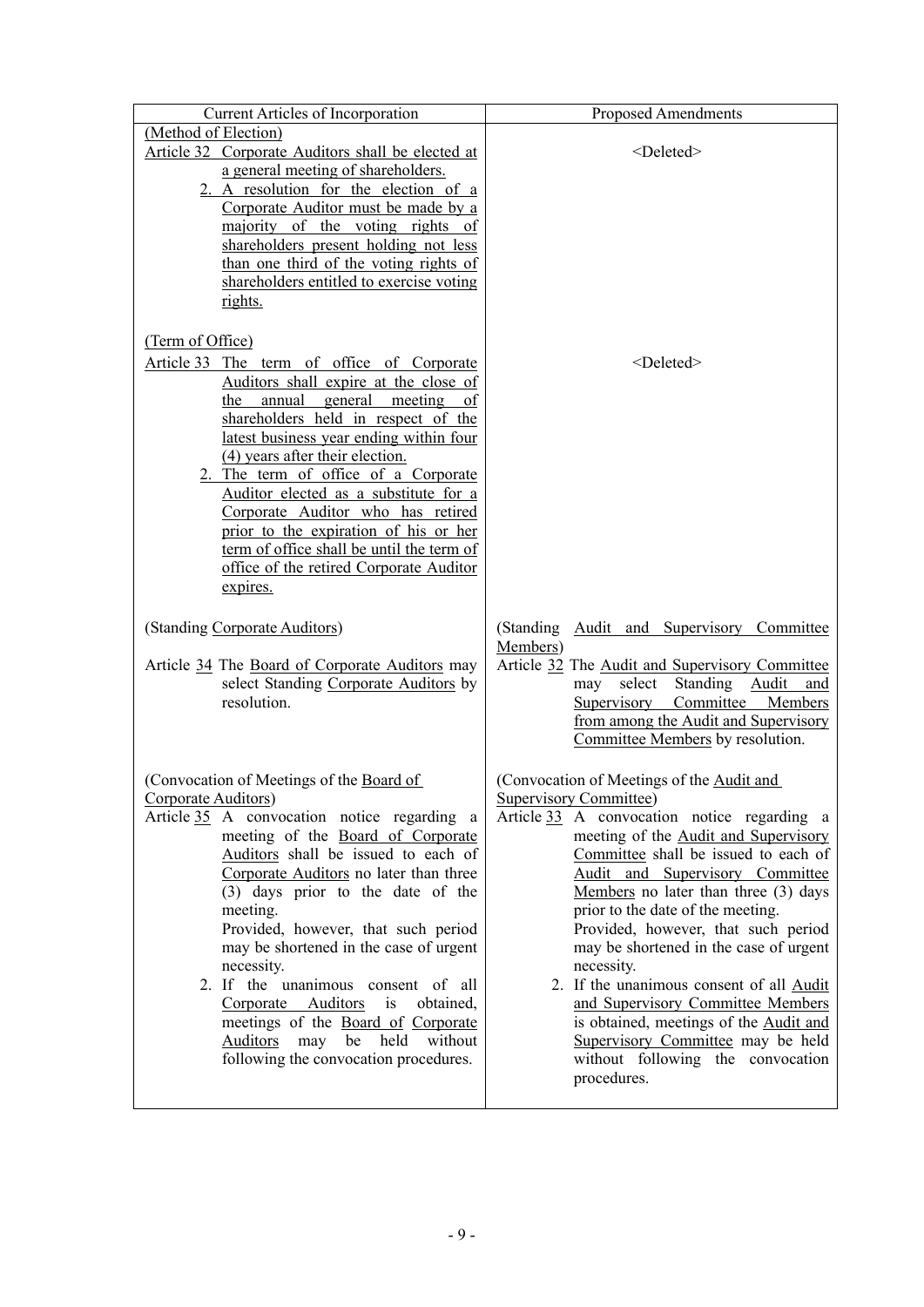| Current Articles of Incorporation                                                         | <b>Proposed Amendments</b>                                                       |
|-------------------------------------------------------------------------------------------|----------------------------------------------------------------------------------|
| (Method of Resolution by Board of Corporate                                               | (Method of Resolution by Audit and Supervisory                                   |
| Auditors)                                                                                 | Committee)                                                                       |
| Article 36 Unless otherwise provided for by law                                           | Article 34 Resolutions of a meeting of the Audit                                 |
| or regulation, resolutions of a meeting                                                   | and Supervisory Committee shall be                                               |
| of the Board of Corporate Auditors                                                        | adopted by an affirmative vote of a                                              |
| shall be adopted by an affirmative vote                                                   | majority of the <b>Audit and Supervisory</b>                                     |
| of a majority of the Corporate                                                            | Committee Members present who                                                    |
| Auditors.                                                                                 | constitute in number a majority of the                                           |
|                                                                                           | Audit and Supervisory Committee                                                  |
|                                                                                           | Members<br>who<br>entitled<br>are<br>to<br>participate in the resolution of the  |
|                                                                                           | matter to be resolved.                                                           |
|                                                                                           |                                                                                  |
|                                                                                           |                                                                                  |
| (Minutes of Meetings of the Board of Corporate                                            | (Minutes of Meetings of the Audit and                                            |
| Auditors)<br>Article 37 The minutes of meetings of the Board                              | <b>Supervisory Committee)</b><br>Article 35 The minutes of meetings of the Audit |
| of Corporate Auditors<br>shall<br>be                                                      | and Supervisory Committee shall be                                               |
| writing<br>prepared<br>by<br>in<br>or                                                     | writing<br>prepared<br><sub>or</sub><br>in<br>by                                 |
| electromagnetic recording pursuant to                                                     | electromagnetic recording pursuant to                                            |
| and<br>regulations,<br>laws<br>and<br>the                                                 | laws and regulations, and the Audit                                              |
| Corporate Auditors present shall sign                                                     | and Supervisory Committee Members                                                |
| or affix the name and seal to them or                                                     | present shall sign or affix the name                                             |
| make an electronic signature.                                                             | and seal to them or make an electronic                                           |
|                                                                                           | signature.                                                                       |
|                                                                                           |                                                                                  |
| (Regulations of the Board of Corporate Auditors)                                          | (Regulations of the Audit and Supervisory                                        |
|                                                                                           | Committee)                                                                       |
| Article 38 In addition to laws and regulations and                                        | Article 36 In addition to laws and regulations and                               |
| these Articles of Incorporation, matters                                                  | these Articles of Incorporation, matters                                         |
| concerning the Board of Corporate                                                         | concerning the Audit and Supervisory                                             |
| Auditors shall be governed by the                                                         | Committee shall be governed by the                                               |
| Regulations of the Board of Corporate                                                     | Regulations of the<br><u>Audit</u><br>and                                        |
| Auditors set forth by the Board of                                                        | Supervisory Committee set forth by                                               |
| Corporate Auditors.                                                                       | the Audit and Supervisory Committee.                                             |
| (Remuneration, etc.)                                                                      |                                                                                  |
|                                                                                           |                                                                                  |
| Article 39 Corporate Auditors' remuneration, etc.                                         | <deleted></deleted>                                                              |
| shall be determined by resolution of                                                      |                                                                                  |
| the general meeting of shareholders                                                       |                                                                                  |
| (Exemption of liability of Corporate Auditors)                                            |                                                                                  |
|                                                                                           |                                                                                  |
| Article 40 Pursuant to Article 426, Paragraph 1 of<br>the Companies Act, the Company may, | <deleted></deleted>                                                              |
| resolution<br>Board<br>of the                                                             |                                                                                  |
| by<br>οf<br>Directors, exempt Corporate Auditors                                          |                                                                                  |
| (including)<br>persons<br>who<br>were                                                     |                                                                                  |
| Corporate Auditors) from liability for                                                    |                                                                                  |
| damage due to negligence in the                                                           |                                                                                  |
| performance of their duties up to the                                                     |                                                                                  |
| limit<br>stipulated<br>by<br>laws<br>and                                                  |                                                                                  |
| regulations.                                                                              |                                                                                  |
|                                                                                           |                                                                                  |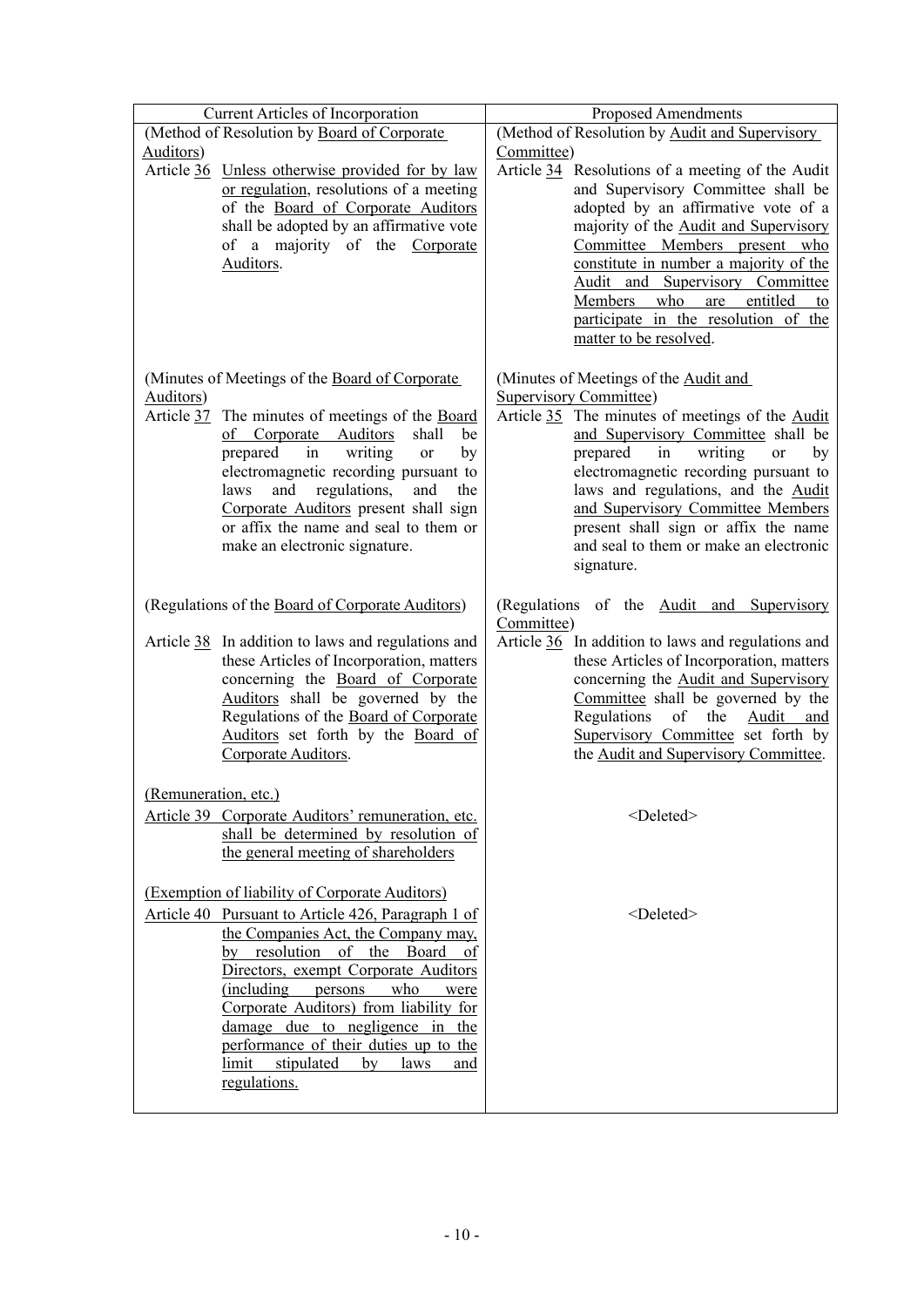| Current Articles of Incorporation          | <b>Proposed Amendments</b>                                                          |
|--------------------------------------------|-------------------------------------------------------------------------------------|
| 2. Pursuant to Article 427, Paragraph 1 of | <deleted></deleted>                                                                 |
| the Companies Act, the Company may         |                                                                                     |
| enter into a contract with Corporate       |                                                                                     |
| Auditors to apply a limit to liability for |                                                                                     |
| damage due to negligence in the            |                                                                                     |
| performance of their duties. Provided,     |                                                                                     |
| however, that the limit of liability       |                                                                                     |
| under said contract shall be the amount    |                                                                                     |
| stipulated by laws and regulations.        |                                                                                     |
| <b>CHAPTER VI ACCOUNTS</b>                 | <b>CHAPTER VI ACCOUNTS</b>                                                          |
|                                            |                                                                                     |
| Articles 41-44 (Omitted)                   | Articles 37-40 (Unchanged)                                                          |
| <newly established=""></newly>             | SUPPLEMENTARY PROVISIONS                                                            |
|                                            | (Transitional Measure Regarding the Exemption                                       |
|                                            | of Liability of Corporate Auditors.)                                                |
| <newly established=""></newly>             | Article 1 Exemption of liability and contracts                                      |
|                                            | concluded with Corporate Auditors to                                                |
|                                            | limit liability pursuant to Article 423,                                            |
|                                            | Paragraph 1 of the Companies Act                                                    |
|                                            | relating to the actions of Corporate                                                |
|                                            | Auditors (including persons who were                                                |
|                                            | Corporate Auditors) prior<br>the<br>to                                              |
|                                            | conclusion of the 112th Annual General                                              |
|                                            | Meeting of Shareholders shall<br>be                                                 |
|                                            | governed by the provisions of Article 40                                            |
|                                            | of the Articles of Incorporation prior to<br>the amendments in association with the |
|                                            | conclusion of that Annual<br>General                                                |
|                                            | Meeting of Shareholders.                                                            |
|                                            |                                                                                     |
|                                            | (Transitional Measures Regarding Measures for                                       |
|                                            | Electronic Provision, Etc.)                                                         |
| <newly established=""></newly>             | Article 2 The amendment of Article 16 of the                                        |
|                                            | Articles of Incorporation shall come into                                           |
|                                            | effect on September 1, 2022, which is                                               |
|                                            | the date of enforcement of the amended                                              |
|                                            | provisions stipulated in the proviso of                                             |
|                                            | of<br>Article 1<br>the<br>supplementary<br>provisions<br>of<br>the<br>Act Partially |
|                                            | Amending the Companies Act (Act No.                                                 |
|                                            | 70 of 2019) (the "Effective Date").                                                 |
|                                            | 2. Notwithstanding the provisions of the                                            |
|                                            | paragraph, Article<br>preceding<br>-16                                              |
|                                            | (Measures for Electronic Provision,                                                 |
|                                            | Etc.) of the Articles of Incorporation                                              |
|                                            | shall remain in force with respect to a                                             |
|                                            | general meeting of shareholders to be                                               |
|                                            | held on a date within six (6) months                                                |
|                                            | from the Effective Date.                                                            |
|                                            | 3. This article shall be deleted after the                                          |
|                                            | lapse of $six$ (6) months from the<br>Effective Date or the lapse of three $(3)$    |
|                                            | months from the date of the general                                                 |
|                                            | meeting of shareholders set forth in the                                            |
|                                            | preceding paragraph, whichever is later.                                            |
|                                            |                                                                                     |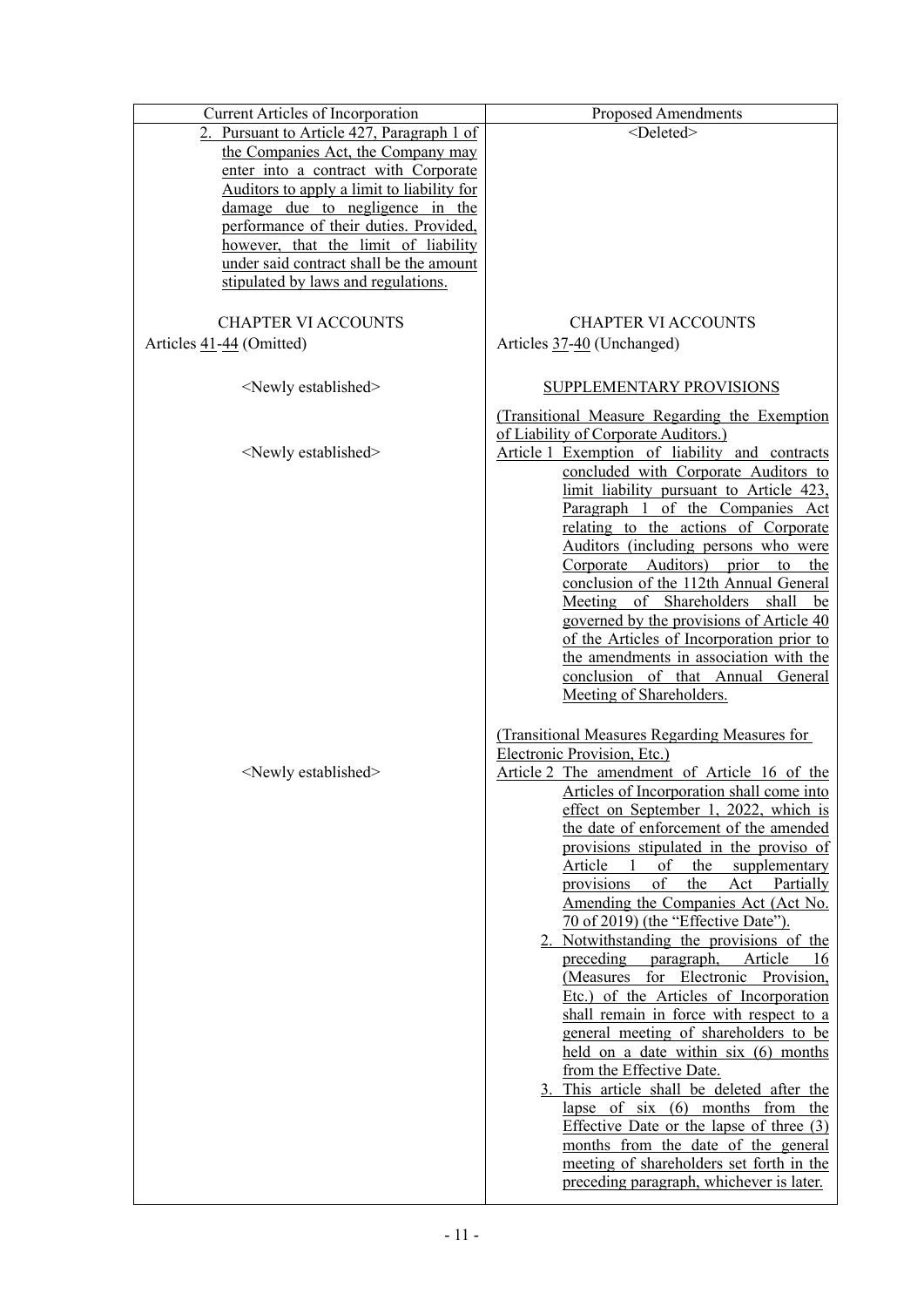## **Proposal 3:** Election of Five (5) Directors (excluding Directors who are Audit and Supervisory Committee Members

If Proposal 2: Partial Amendments to Articles of Incorporation is approved and resolved as proposed, the Company will transition to a Company with an Audit and Supervisory Committee.

Among the twelve (12) Directors appointed at the 111th Annual General Meeting of Shareholders, Mr. Toshikatsu Hatashima resigned from the office of Director on March 31, 2022 and the terms of office of all eleven (11) incumbent Directors will expire when the amendments to the Articles of Incorporation come into effect. Accordingly, the election of five (5) Directors (excluding Directors who are Audit and Supervisory Committee Members), including two (2) Outside Directors, is proposed.

The resolution of this proposal will take effect subject to the taking effect of the amendments to the Articles of Incorporation stated in Proposal 2: Partial Amendments to the Articles of Incorporation.

The candidates for Director are as follows:

| No. | Name                |                                                   | Current positions and responsibilities at the<br>Company                                                          | Attendance at<br>the Board of<br>Directors |
|-----|---------------------|---------------------------------------------------|-------------------------------------------------------------------------------------------------------------------|--------------------------------------------|
|     | Yuji<br>Kitagawa    | Reappointment<br>Male                             | Representative Director & Chairman and<br>President,<br>General Manager of Development Division                   | 15/15<br>$(100\%)$                         |
| 2   | Hiroshi<br>Kitagawa | Male<br>Reappointment                             | Representative Director & Vice Chairman,<br>General Manager of Business Management<br>Division                    | 15/15<br>$(100\%)$                         |
| 3   | Hiroo<br>Monden     | Male<br>Reappointment                             | Director & Executive Officer,<br>General Manager of Accounting Department,<br><b>Business Management Division</b> | 12/12<br>$(100\%)$                         |
| 4   | Masatoshi<br>Uchida | Reappointment<br>Male<br>Outside<br>Independent   | Director                                                                                                          | 15/15<br>$(100\%)$                         |
| 5   | Misako<br>Nishikawa | Reappointment<br>Female<br>Outside<br>Independent | Director                                                                                                          | 12/12<br>$(100\%)$                         |

Note: The attendance records of Mr. Hiroo Monden and Ms. Misako Nishikawa since their appointment as Directors on June 18, 2021 are stated.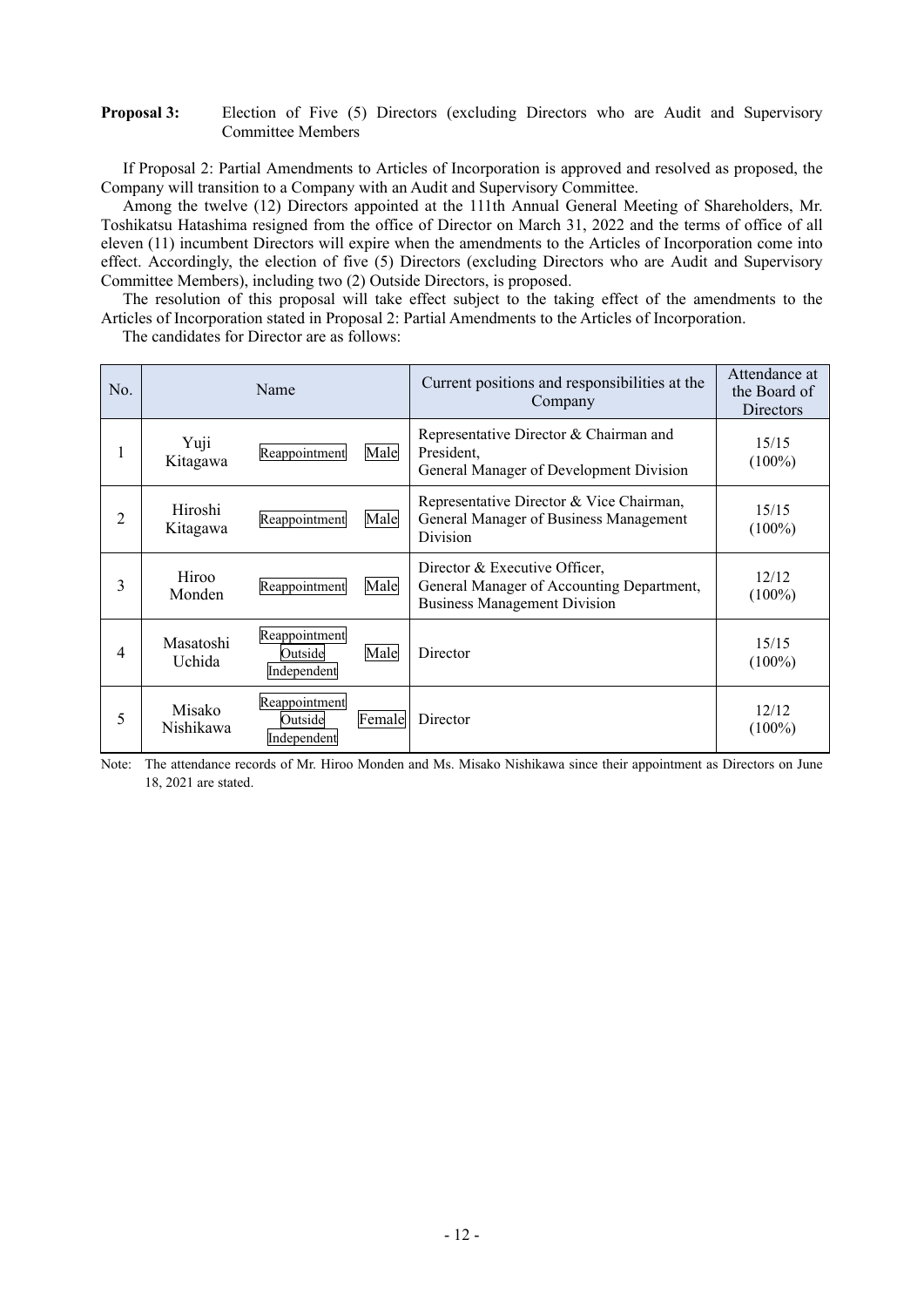|              | Name                                                                                                             | Past experience, positions and responsibilities at the Company<br>and significant concurrent positions |                                                                                                                          | Number of     |  |  |  |
|--------------|------------------------------------------------------------------------------------------------------------------|--------------------------------------------------------------------------------------------------------|--------------------------------------------------------------------------------------------------------------------------|---------------|--|--|--|
| No.          | (Date of birth)                                                                                                  |                                                                                                        |                                                                                                                          | shares of the |  |  |  |
|              |                                                                                                                  |                                                                                                        |                                                                                                                          | Company held  |  |  |  |
|              |                                                                                                                  | Sep. 1983                                                                                              | Joined the Company                                                                                                       |               |  |  |  |
|              |                                                                                                                  | Jun. 1991                                                                                              | Director                                                                                                                 |               |  |  |  |
|              |                                                                                                                  | Apr. 1995                                                                                              | Managing Director                                                                                                        |               |  |  |  |
|              | Yuji Kitagawa<br>(April 1, 1957)                                                                                 | Apr. 1997                                                                                              | Senior Managing Director                                                                                                 |               |  |  |  |
|              |                                                                                                                  | Apr. 1999                                                                                              | Representative Senior Managing Director                                                                                  |               |  |  |  |
|              |                                                                                                                  | Apr. 2001                                                                                              | Representative Director & President                                                                                      |               |  |  |  |
|              | Reappointment<br>Male                                                                                            | Apr. 2016                                                                                              | Representative Director & President, General Manager of<br>Machine Tool Accessories Division                             |               |  |  |  |
|              |                                                                                                                  | Apr. 2018                                                                                              | Representative Director & Chairman and President                                                                         | 132,678       |  |  |  |
|              |                                                                                                                  | Apr. 2022                                                                                              | Representative Director & Chairman and President, General                                                                |               |  |  |  |
|              | Attendance at Board                                                                                              |                                                                                                        | Manager of Development Division (to present)                                                                             |               |  |  |  |
| $\mathbf{1}$ | of Directors meeting:                                                                                            | (Significant concurrent positions)                                                                     |                                                                                                                          |               |  |  |  |
|              | 15/15 meetings                                                                                                   |                                                                                                        | Representative Director & President of KITAGAWA REIKI CO., LTD.                                                          |               |  |  |  |
|              | $(100\%)$                                                                                                        |                                                                                                        | Representative Director & Chairman of KITAGAWA MACHINERY                                                                 |               |  |  |  |
|              |                                                                                                                  | <b>CORPORATION</b>                                                                                     |                                                                                                                          |               |  |  |  |
|              |                                                                                                                  |                                                                                                        | Representative Director & Chairman of Cable Joy CO., LTD.                                                                |               |  |  |  |
|              |                                                                                                                  |                                                                                                        | Chairman of the Fuchu Chamber of Commerce and Industry                                                                   |               |  |  |  |
|              | [Reason for nomination as a candidate for Director]                                                              |                                                                                                        |                                                                                                                          |               |  |  |  |
|              |                                                                                                                  |                                                                                                        | Since joining the Company, Mr. Yuji Kitagawa has held important positions at the Company. He is currently Representative |               |  |  |  |
|              |                                                                                                                  |                                                                                                        | Director & Chairman and President and General Manager of Development Division and has led the Group with his strong      |               |  |  |  |
|              |                                                                                                                  |                                                                                                        | leadership, and has abundant experience at the Company, expertise in overall management in the manufacturing industry,   |               |  |  |  |
|              |                                                                                                                  |                                                                                                        | and knowledge about global business management and operation. The Company therefore renominates him as a candidate       |               |  |  |  |
|              | for Director.                                                                                                    |                                                                                                        |                                                                                                                          |               |  |  |  |
|              |                                                                                                                  |                                                                                                        |                                                                                                                          |               |  |  |  |
|              |                                                                                                                  | Apr. 1981                                                                                              | Joined the Company                                                                                                       |               |  |  |  |
|              |                                                                                                                  | Jun. 1993                                                                                              | Director                                                                                                                 |               |  |  |  |
|              | Hiroshi Kitagawa<br>(December 12, 1958)<br>Reappointment<br>Male                                                 | Apr. 1997                                                                                              | Managing Director                                                                                                        |               |  |  |  |
|              |                                                                                                                  | Apr. 2001                                                                                              | Representative Senior Managing Director                                                                                  |               |  |  |  |
|              |                                                                                                                  | Apr. 2009                                                                                              | Representative Director, Vice President & Executive Officer,                                                             |               |  |  |  |
|              |                                                                                                                  |                                                                                                        | General Manager of Tokyo Sales Division                                                                                  |               |  |  |  |
|              |                                                                                                                  | Apr. 2010                                                                                              | Representative Director & Vice President                                                                                 |               |  |  |  |
|              |                                                                                                                  | Jun. 2012                                                                                              | Representative Director & Vice President                                                                                 |               |  |  |  |
|              |                                                                                                                  |                                                                                                        | Seconded as Representative Director & President of                                                                       |               |  |  |  |
|              |                                                                                                                  |                                                                                                        | KITAGAWA MEXICO, S.A. DE C.V.                                                                                            |               |  |  |  |
|              |                                                                                                                  | Apr. 2015                                                                                              | Representative Director & Vice President, General Manager of<br>Synthetic Materials Division                             | 16,319        |  |  |  |
|              | Attendance at Board                                                                                              |                                                                                                        | Seconded as Representative Director & President of                                                                       |               |  |  |  |
|              | of Directors meeting:                                                                                            |                                                                                                        | KITAGAWA MEXICO, S.A. DE C.V.                                                                                            |               |  |  |  |
| 2            | 15/15 meetings                                                                                                   | Apr. 2017                                                                                              | Representative Director & Vice President, General Manager of                                                             |               |  |  |  |
|              | $(100\%)$                                                                                                        |                                                                                                        | Synthetic Materials Division                                                                                             |               |  |  |  |
|              |                                                                                                                  | Apr. 2018                                                                                              | Representative Director & Vice Chairman, President of                                                                    |               |  |  |  |
|              |                                                                                                                  |                                                                                                        | Kitagawa Material Technology Company                                                                                     |               |  |  |  |
|              |                                                                                                                  | Apr. 2021                                                                                              | Representative Director & Vice Chairman, General Manager of                                                              |               |  |  |  |
|              |                                                                                                                  |                                                                                                        | Business Management Division (to present)                                                                                |               |  |  |  |
|              |                                                                                                                  | (Significant concurrent positions)                                                                     |                                                                                                                          |               |  |  |  |
|              | None                                                                                                             |                                                                                                        |                                                                                                                          |               |  |  |  |
|              | [Reason for nomination as a candidate for Director]                                                              |                                                                                                        |                                                                                                                          |               |  |  |  |
|              | Since joining the Company, Mr. Hiroshi Kitagawa has held important positions as President of Kitagawa Material   |                                                                                                        |                                                                                                                          |               |  |  |  |
|              | Technology Company and President of the Thai and Mexican subsidiaries. He is currently serving as Representative |                                                                                                        |                                                                                                                          |               |  |  |  |
|              | Director & Vice Chairman, General Manager of Business Management Division and has abundant experience at the     |                                                                                                        |                                                                                                                          |               |  |  |  |
|              |                                                                                                                  |                                                                                                        | Company, expertise in overall management in the manufacturing industry, and knowledge about global business              |               |  |  |  |
|              |                                                                                                                  |                                                                                                        | management and operation. The Company therefore renominates him as a candidate for Director.                             |               |  |  |  |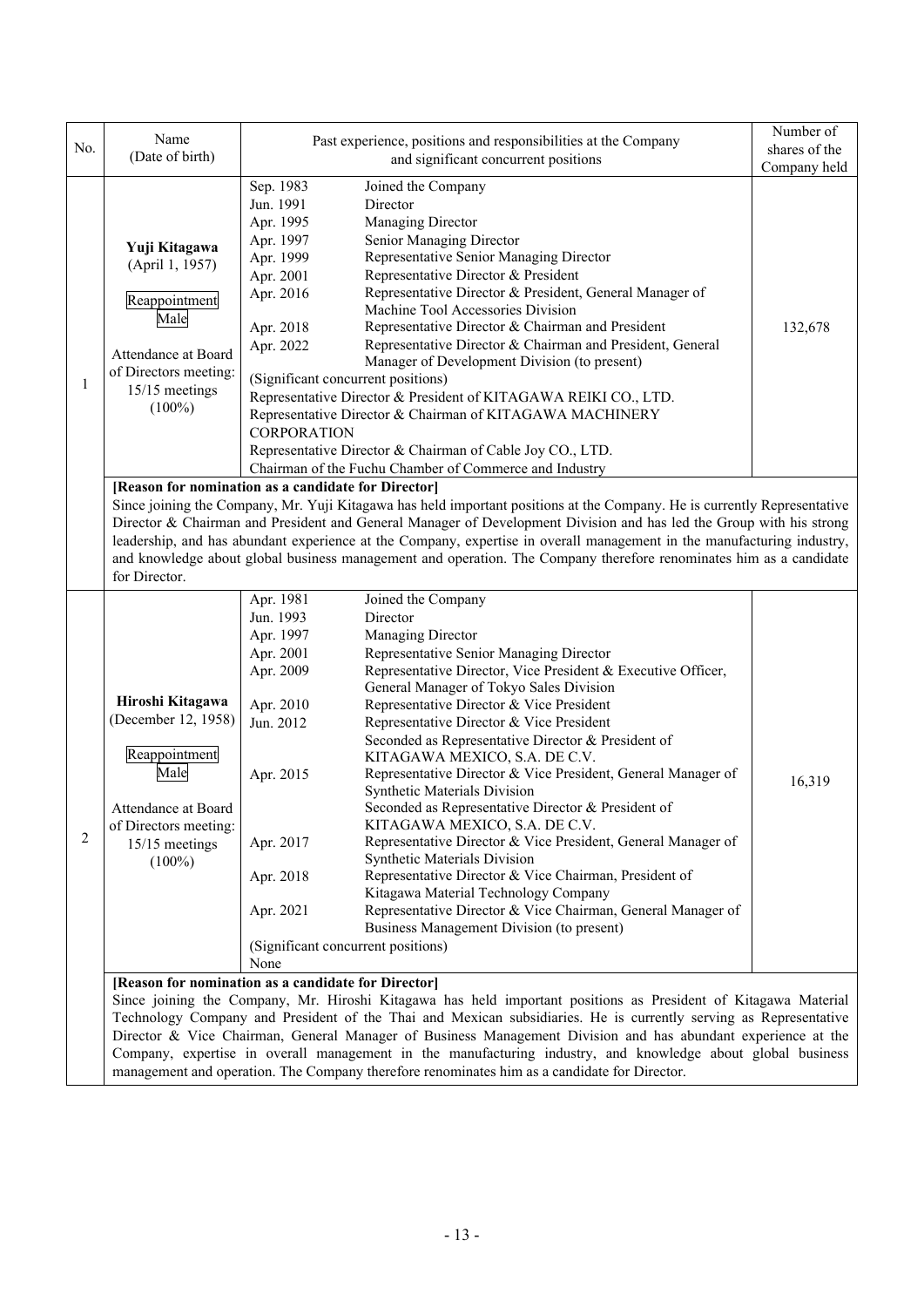| No.                                                                                                              | Name                                                                                                            | Past experience, positions and responsibilities at the Company                                                          |                                                                                                                                                                                                                                                                                                                                    | Number of<br>shares of the |  |  |
|------------------------------------------------------------------------------------------------------------------|-----------------------------------------------------------------------------------------------------------------|-------------------------------------------------------------------------------------------------------------------------|------------------------------------------------------------------------------------------------------------------------------------------------------------------------------------------------------------------------------------------------------------------------------------------------------------------------------------|----------------------------|--|--|
|                                                                                                                  | (Date of birth)                                                                                                 |                                                                                                                         | and significant concurrent positions                                                                                                                                                                                                                                                                                               | Company held               |  |  |
|                                                                                                                  | <b>Hiroo Monden</b><br>(July 4, 1955)<br>Reappointment                                                          | Apr. 1978<br>Apr. 1997<br>Apr. 2006<br>Apr. 2008<br>Apr. 2009                                                           | Joined The Daiei, Inc.<br>General Manager of Financial Planning Department, Financial<br><b>Division</b><br>General Manager of Administrative Division<br>Joined the Company as Deputy General Manager of Business<br><b>Management Division</b><br>General Manager of General Affairs Department, Business<br>Management Division |                            |  |  |
| 3                                                                                                                | Male<br>Attendance at Board<br>of Directors meeting:<br>12/12 meetings<br>$(100\%)$                             | Apr. 2012<br>Apr. 2018<br>Apr. 2020                                                                                     | Executive Officer, General Manager of Accounting<br>Department, Business Management Division<br>Executive Officer, Vice President of Kitagawa Material<br>Technology Company<br>Executive Officer, General Manager of Accounting<br>Department, Business Management Division                                                       | 4,581                      |  |  |
|                                                                                                                  |                                                                                                                 | Jun. 2021<br>(Significant concurrent positions)<br>None                                                                 | Director & Executive Officer, General Manager of Accounting<br>Department, Business Management Division (to present)                                                                                                                                                                                                               |                            |  |  |
|                                                                                                                  |                                                                                                                 | [Reason for nomination as a candidate for Director]                                                                     |                                                                                                                                                                                                                                                                                                                                    |                            |  |  |
|                                                                                                                  |                                                                                                                 | Leveraging the abundant experience and broad knowledge gained in the retail finance sector, Mr. Hiroo Monden had served |                                                                                                                                                                                                                                                                                                                                    |                            |  |  |
| as General Manager of General Affairs Department, General Manager of Accounting Department and Vice President of |                                                                                                                 |                                                                                                                         |                                                                                                                                                                                                                                                                                                                                    |                            |  |  |
|                                                                                                                  | Kitagawa Material Technology Company since he joined the Company. He is currently serving as General Manager of |                                                                                                                         |                                                                                                                                                                                                                                                                                                                                    |                            |  |  |
|                                                                                                                  | Accounting Department and has abundant experience at the Company, expertise in overall management in the        |                                                                                                                         |                                                                                                                                                                                                                                                                                                                                    |                            |  |  |

manufacturing industry, and knowledge about business management and operation. The Company therefore renominates

him as a new candidate for Director.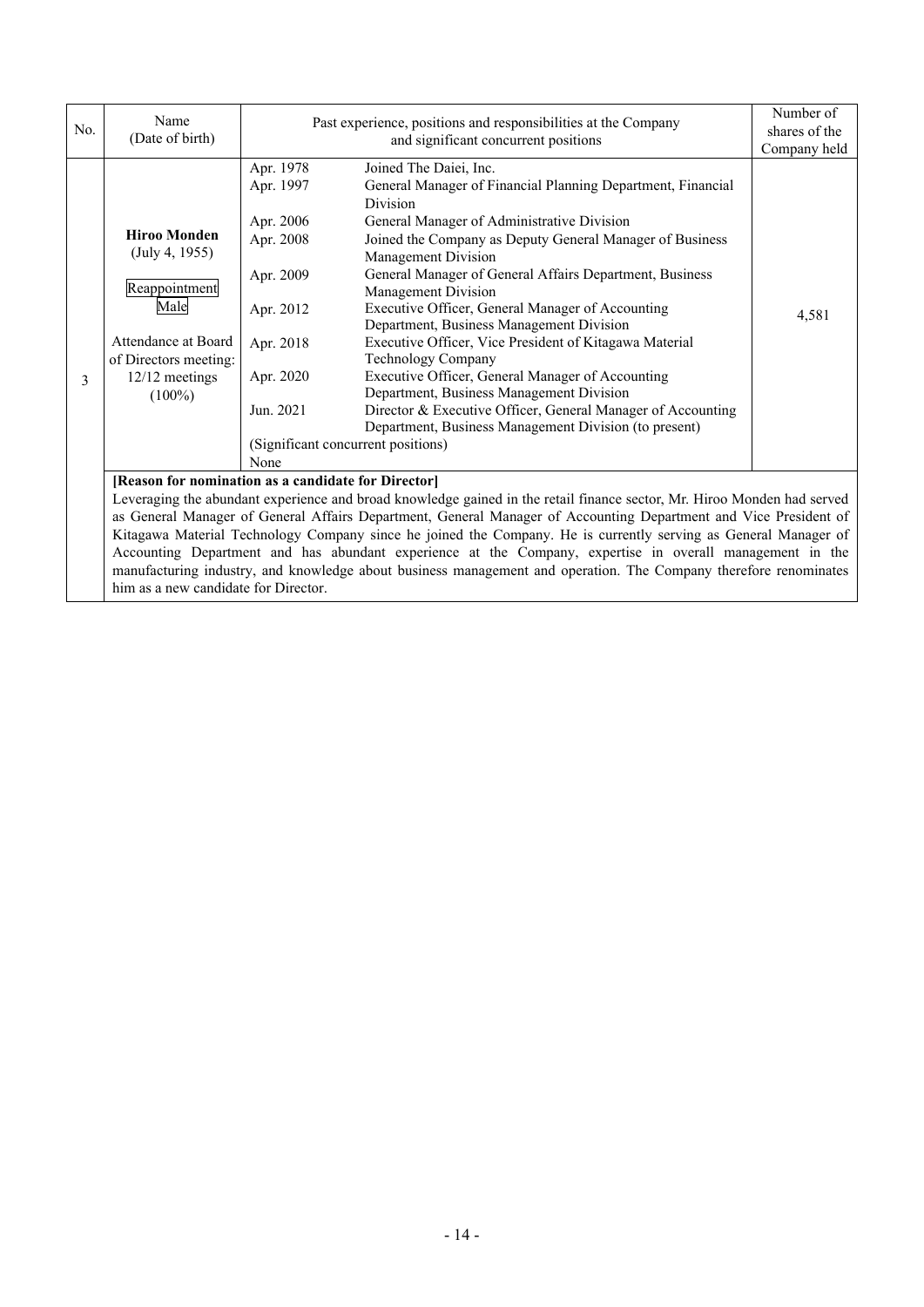| No. | Name<br>(Date of birth)                                                                                                                                                                                                                                                                                                                                                                                                                                                                                                                                                                                                         | Past experience, positions and responsibilities at the Company<br>and significant concurrent positions                                                                                                                                                                                                                                                                                                                                                                                                                                 | Number of<br>shares of the<br>Company held |  |  |
|-----|---------------------------------------------------------------------------------------------------------------------------------------------------------------------------------------------------------------------------------------------------------------------------------------------------------------------------------------------------------------------------------------------------------------------------------------------------------------------------------------------------------------------------------------------------------------------------------------------------------------------------------|----------------------------------------------------------------------------------------------------------------------------------------------------------------------------------------------------------------------------------------------------------------------------------------------------------------------------------------------------------------------------------------------------------------------------------------------------------------------------------------------------------------------------------------|--------------------------------------------|--|--|
| 4   | Masatoshi Uchida<br>(October 27, 1963)<br>Reappointment<br>Male<br>Outside<br>Independent<br>Attendance at Board<br>of Directors meeting:<br>15/15 meetings<br>$(100\%)$<br>Term of office as<br>Outside Director:<br>3 years (at the<br>conclusion of this<br>General Meeting of                                                                                                                                                                                                                                                                                                                                               | Apr. 1989<br>Joined Mazda Motor Corporation<br>Apr. 1997<br>Joined KITAGAWA SEIKI CO., LTD.<br>Jul. 1999<br>Representative Senior Managing Director<br>Sep. 2007<br>Tentative Corporate Auditor of the Company<br>Corporate Auditor (resigned in June 2019)<br>Jun. 2008<br>Jul. 2016<br>Representative Director & President of KITAGAWA SEIKI<br>CO., LTD. (to present)<br>Director of the Company (to present)<br>Jun. 2019<br>(Significant concurrent positions)<br>Representative Director & President of KITAGAWA SEIKI CO., LTD. | 1,085                                      |  |  |
|     | [Reason for nomination as a candidate for Outside Director and outline of expected roles]<br>Mr. Masatoshi Uchida has abundant experience and knowledge gained through corporate management. He has presented<br>advice and suggestions to the management team from an objective and neutral point of view, and the Company expects that<br>he will contribute to the enhancement of the Company's corporate value. He is judged to be capable of contributing to                                                                                                                                                               |                                                                                                                                                                                                                                                                                                                                                                                                                                                                                                                                        |                                            |  |  |
|     | strengthening the efficiency of the Board of Directors' decision-making and supervisory functions from a standpoint<br>independent from the management team. The Company therefore renominates him as a candidate for Outside Director.<br>[Matters regarding independence]<br>Since he satisfies the Company's independence criteria, the Company believes that he has independence.<br>He serves as Representative Director & President of KITAGAWA SEIKI CO., LTD. Although the Company purchases<br>products at from said company the transaction emount is loss than 7% of the ennual everges not soles of the most recent |                                                                                                                                                                                                                                                                                                                                                                                                                                                                                                                                        |                                            |  |  |

products, etc. from said company, the transaction amount is less than 2% of the annual average net sales of the most recent three business years of said company. Therefore, the Company judges that the amount does not affect the Company's independence criteria.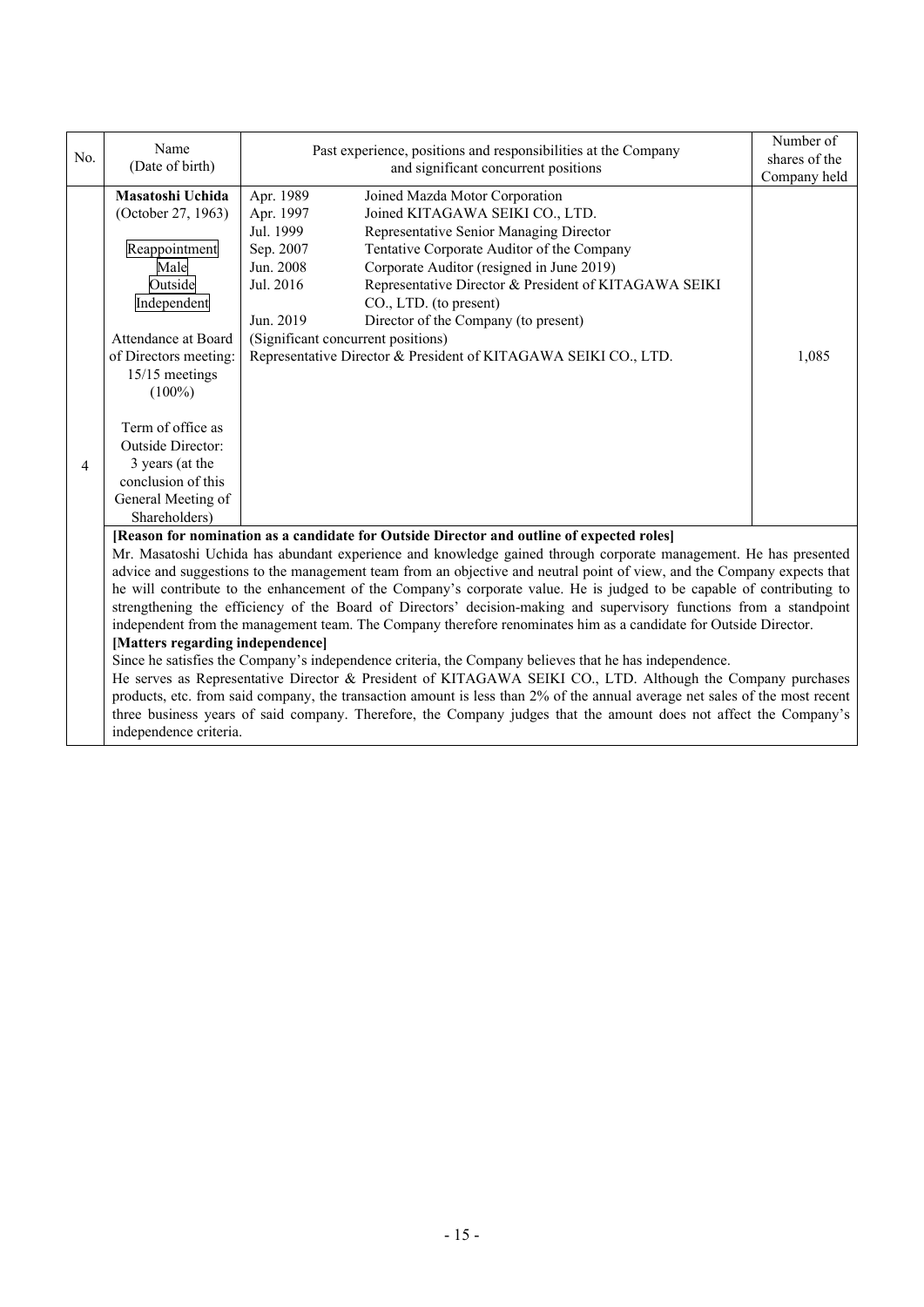|     | Name                                                                                                                       |                                                                                                                     | Number of     |  |  |  |  |  |
|-----|----------------------------------------------------------------------------------------------------------------------------|---------------------------------------------------------------------------------------------------------------------|---------------|--|--|--|--|--|
| No. | (Date of birth)                                                                                                            | Past experience, positions and responsibilities at the Company                                                      | shares of the |  |  |  |  |  |
|     |                                                                                                                            | and significant concurrent positions                                                                                | Company held  |  |  |  |  |  |
|     | Misako Nishikawa                                                                                                           | Jun. 1994<br>Joined Chugoku Productivity Center                                                                     |               |  |  |  |  |  |
|     | (October 11, 1967)                                                                                                         | Feb. 2016<br>General Manager (to present)                                                                           |               |  |  |  |  |  |
|     |                                                                                                                            | Director of the Company (to present)<br>Jun. 2021                                                                   |               |  |  |  |  |  |
|     | Reappointment                                                                                                              | (Significant concurrent positions)                                                                                  |               |  |  |  |  |  |
|     | Female                                                                                                                     | None                                                                                                                |               |  |  |  |  |  |
|     | Outside                                                                                                                    |                                                                                                                     |               |  |  |  |  |  |
|     | Independent                                                                                                                |                                                                                                                     |               |  |  |  |  |  |
|     |                                                                                                                            |                                                                                                                     |               |  |  |  |  |  |
|     |                                                                                                                            |                                                                                                                     |               |  |  |  |  |  |
|     | Attendance at Board                                                                                                        |                                                                                                                     |               |  |  |  |  |  |
|     | of Directors meeting:                                                                                                      |                                                                                                                     | 57            |  |  |  |  |  |
|     | 12/12 meetings                                                                                                             |                                                                                                                     |               |  |  |  |  |  |
|     | $(100\%)$                                                                                                                  |                                                                                                                     |               |  |  |  |  |  |
|     |                                                                                                                            |                                                                                                                     |               |  |  |  |  |  |
|     | Term of office as                                                                                                          |                                                                                                                     |               |  |  |  |  |  |
|     | Outside Director:                                                                                                          |                                                                                                                     |               |  |  |  |  |  |
|     | 1 year (at the                                                                                                             |                                                                                                                     |               |  |  |  |  |  |
| 5   | conclusion of this                                                                                                         |                                                                                                                     |               |  |  |  |  |  |
|     | General Meeting of                                                                                                         |                                                                                                                     |               |  |  |  |  |  |
|     | Shareholders)                                                                                                              |                                                                                                                     |               |  |  |  |  |  |
|     | [Reason for nomination as a candidate for Outside Director and outline of expected roles]                                  |                                                                                                                     |               |  |  |  |  |  |
|     | Ms. Misako Nishikawa has conducted thorough research on human resource development and organizational revitalization       |                                                                                                                     |               |  |  |  |  |  |
|     | at Chugoku Productivity Center and is currently engaged as an expert advisor of organizational revitalization in the human |                                                                                                                     |               |  |  |  |  |  |
|     | resource development and quality management field. For this reason, the Company expects that she will present advice and   |                                                                                                                     |               |  |  |  |  |  |
|     |                                                                                                                            | suggestions to the management team from an objective and neutral viewpoint and contribute to the enhancement of the |               |  |  |  |  |  |
|     |                                                                                                                            | Company's management quality even though she does not have prior experience of direct involvement in corporate      |               |  |  |  |  |  |
|     |                                                                                                                            | management. She is judged to be capable of contributing to strengthening the efficiency of the Board of Directors'  |               |  |  |  |  |  |
|     |                                                                                                                            | decision-making and supervisory functions from a standpoint independent from the management team. The Company       |               |  |  |  |  |  |
|     |                                                                                                                            | therefore renominates her as a new candidate for Outside Director.                                                  |               |  |  |  |  |  |
|     | [Matters regarding independence]                                                                                           |                                                                                                                     |               |  |  |  |  |  |
|     |                                                                                                                            | Since she satisfies the Company's independence criteria, the Company believes that she has independence.            |               |  |  |  |  |  |
|     |                                                                                                                            | She executes business at Chugoku Productivity Center. Although the Company is a member of the Chugoku Management    |               |  |  |  |  |  |
|     |                                                                                                                            | Quality Council at the Center, where newly appointed managers of the Company attend management quality programs     |               |  |  |  |  |  |

Notes: 1. There are no special interests between each candidate and the Company.

2. The numbers of shares in the Company held by each candidate are as of March 31, 2022. They include shares indirectly held through the Directors' shareholding association and the employee shareholding association (any fraction less than one share has been rounded down).

every year, the transaction amount is less than 2% of the annual average net sales of the most recent three business years of

the Center. Therefore, the Company judges that the amount does not affect the Company's independence criteria.

- 3. Mr. Masatoshi Uchida and Ms. Misako Nishikawa are candidates for Outside Directors. The Company has registered Mr. Masatoshi Uchida and Ms. Misako Nishikawa as Independent Directors with the Tokyo Stock Exchange in accordance with the rules of said Exchange. If the reelection of these two candidates is approved, the Company plans to continue to appoint them as Independent Directors.
- 4. Pursuant to Article 427, Paragraph 1 of the Companies Act, the Company has concluded an agreement with Mr. Masatoshi Uchida and Ms. Misako Nishikawa to limit their liability for damages under Article 423, Paragraph 1 of the Companies Act. The maximum amount of liability pursuant to said agreement is the amount provided for in Article 425, Paragraph 1 of the Companies Act. If the reelection of Mr. Masatoshi Uchida and Ms. Misako Nishikawa is approved, the Company plans to continue said agreement with them.
- 5. The Company has concluded a directors and officers liability insurance agreement provided for in Article 430-3, Paragraph 1 of the Companies Act with an insurance company to cover damages to be borne by the insured that may arise from the insured directors and officers assuming liability in connection with the execution of their duties or through receiving claims pertaining to the pursuit of such liability; provided, however, there are certain exemptions. For example, any damage caused as a result of knowingly engaging in conduct that is in violation of laws and regulations shall not be covered. Candidates that are elected to assume the office of Director will be insured under said agreement. The Company plans to renew said agreement under the same terms and conditions at the time of the next renewal.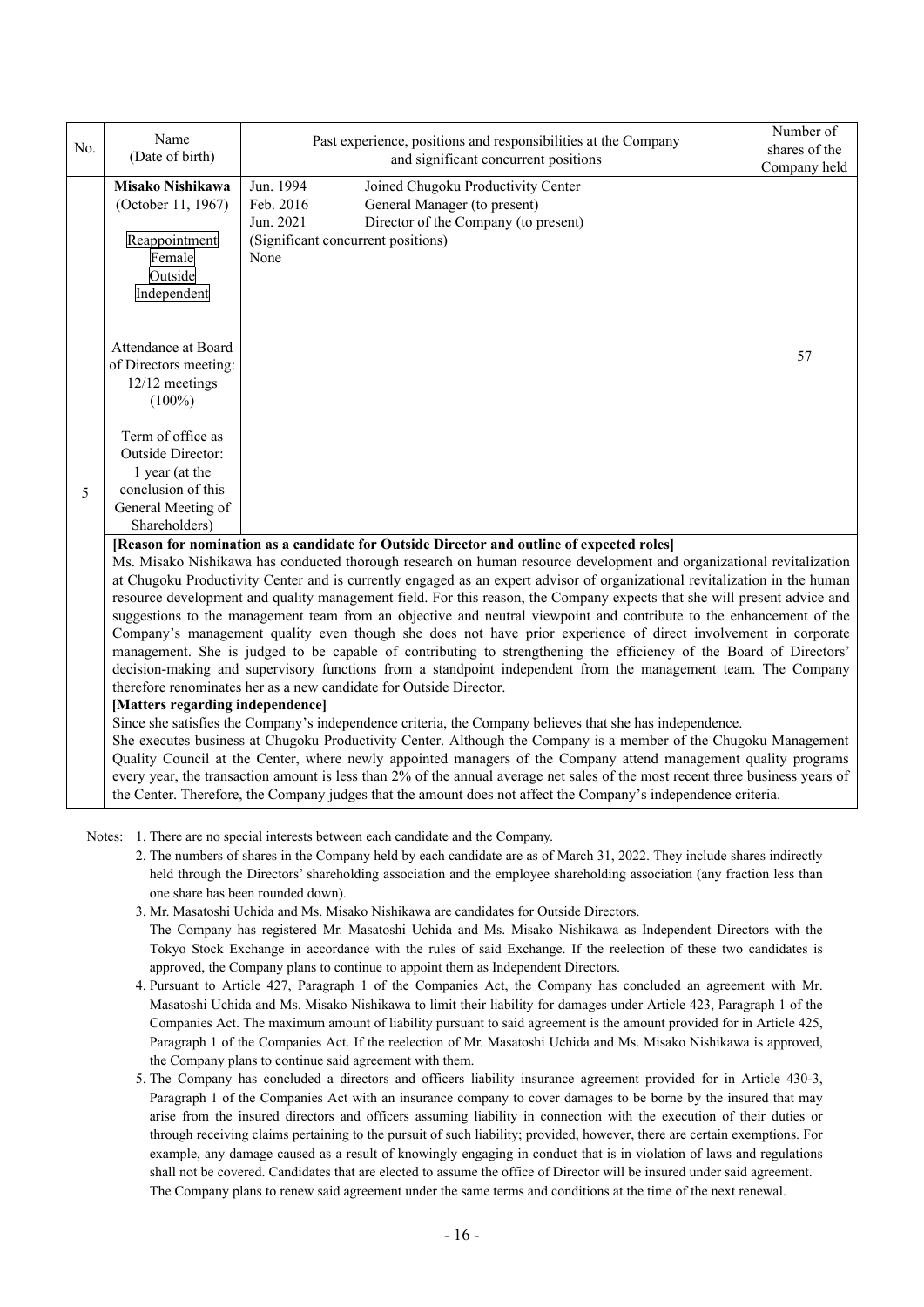## **Proposal 4:** Election of Three (3) Directors who are Audit and Supervisory Committee Members

If Proposal 2: Partial Amendments to Articles of Incorporation is approved and resolved as proposed, the Company will transition to a Company with an Audit and Supervisory Committee. Accordingly, the election of three (3) Directors who are Audit and Supervisory Committee Members is proposed.

The nomination of the candidates for Directors who are Audit and Supervisory Committee Members has been subject to deliberation in the Board of Outside Officers. The Board of Corporate Auditors has also given its consent for the submission of this proposal.

The resolution of this proposal will take effect subject to the taking effect of the amendments to the Articles of Incorporation stated in Proposal 2: Partial Amendments to the Articles of Incorporation.

The candidates for Directors who are Audit and Supervisory Committee Members are as follows:

| No. | Name           |                                           |      | Current positions at the Company  | Attendance at<br>the Board of<br><b>Directors</b> |
|-----|----------------|-------------------------------------------|------|-----------------------------------|---------------------------------------------------|
|     | Takeshi Nogami | New appointment<br>Outside<br>Independent | Male | <b>Standing Corporate Auditor</b> | 15/15<br>$(100\%)$                                |
| 2   | Junji Kaihara  | New appointment<br>Outside<br>Independent | Male | Corporate Auditor                 | 13/15<br>(87%)                                    |
| 3   | Kosuke Taira   | New appointment<br>Outside<br>Independent | Male | Corporate Auditor                 | 15/15<br>$(100\%)$                                |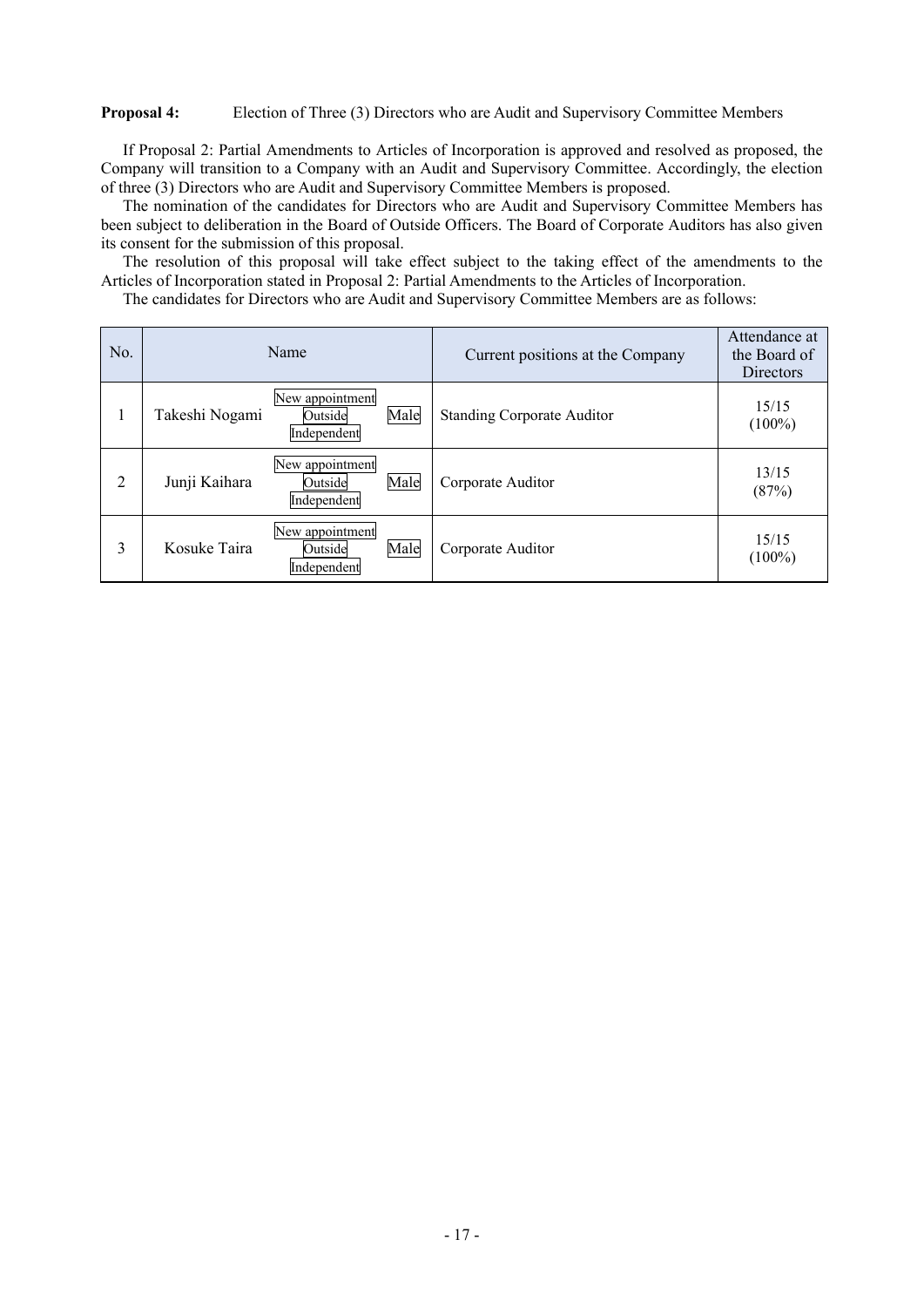|                                                                                                                        | Name                                                                                                                       |                                                                                                             | Number of     |  |  |  |  |
|------------------------------------------------------------------------------------------------------------------------|----------------------------------------------------------------------------------------------------------------------------|-------------------------------------------------------------------------------------------------------------|---------------|--|--|--|--|
| No.                                                                                                                    | (Date of birth)                                                                                                            | Past experience, positions and responsibilities at the Company                                              | shares of the |  |  |  |  |
|                                                                                                                        |                                                                                                                            | and significant concurrent positions                                                                        | Company held  |  |  |  |  |
|                                                                                                                        | Takeshi Nogami                                                                                                             | Apr. 1987<br>Joined The Hiroshima Bank, Ltd.                                                                |               |  |  |  |  |
|                                                                                                                        | (December 23, 1964)                                                                                                        | Apr. 2015<br>General Manager in charge of Eastern Area Headquarters                                         |               |  |  |  |  |
|                                                                                                                        |                                                                                                                            | General Manager of Banking Business Planning Division<br>Apr. 2017                                          |               |  |  |  |  |
|                                                                                                                        | New appointment                                                                                                            | Apr. 2018<br>General Manager of Retail Loan Division                                                        |               |  |  |  |  |
|                                                                                                                        | Male                                                                                                                       | Belonging to Personnel & General Affairs Division<br>Apr. 2020                                              |               |  |  |  |  |
|                                                                                                                        | Outside                                                                                                                    | Jun. 2020<br>Standing Corporate Auditor of the Company (to present)                                         |               |  |  |  |  |
|                                                                                                                        | Independent                                                                                                                | (Significant concurrent positions)                                                                          |               |  |  |  |  |
|                                                                                                                        |                                                                                                                            | None                                                                                                        |               |  |  |  |  |
|                                                                                                                        | Attendance at Board                                                                                                        |                                                                                                             |               |  |  |  |  |
|                                                                                                                        | of Directors meeting:                                                                                                      |                                                                                                             | 417           |  |  |  |  |
|                                                                                                                        | 15/15 meetings                                                                                                             |                                                                                                             |               |  |  |  |  |
|                                                                                                                        | $(100\%)$                                                                                                                  |                                                                                                             |               |  |  |  |  |
|                                                                                                                        |                                                                                                                            |                                                                                                             |               |  |  |  |  |
|                                                                                                                        | Term of office as                                                                                                          |                                                                                                             |               |  |  |  |  |
|                                                                                                                        | Outside Corporate                                                                                                          |                                                                                                             |               |  |  |  |  |
|                                                                                                                        | Auditor:                                                                                                                   |                                                                                                             |               |  |  |  |  |
|                                                                                                                        | 2 years (at the                                                                                                            |                                                                                                             |               |  |  |  |  |
| 1                                                                                                                      | conclusion of this                                                                                                         |                                                                                                             |               |  |  |  |  |
|                                                                                                                        | General Meeting of                                                                                                         |                                                                                                             |               |  |  |  |  |
|                                                                                                                        | Shareholders)                                                                                                              |                                                                                                             |               |  |  |  |  |
|                                                                                                                        |                                                                                                                            | [Reason for nomination as a candidate for Outside Director who is an Audit and Supervisory Committee Member |               |  |  |  |  |
|                                                                                                                        | and outline of expected roles]                                                                                             |                                                                                                             |               |  |  |  |  |
|                                                                                                                        | Mr. Takeshi Nogami has abundant experience cultivated at a financial institution and considerable knowledge of finance and |                                                                                                             |               |  |  |  |  |
|                                                                                                                        | accounting, and, as Standing Outside Corporate Auditor of the Company, he has played an important role in ensuring the     |                                                                                                             |               |  |  |  |  |
|                                                                                                                        | legality and validity of the Board of Directors' decision-making. He is judged to be capable of executing his duties       |                                                                                                             |               |  |  |  |  |
|                                                                                                                        | appropriately as an Audit and Supervisory Committee Member who audits and supervises management from an objective          |                                                                                                             |               |  |  |  |  |
|                                                                                                                        | standpoint. The Company therefore nominates him as a new candidate for Outside Director who is an Audit and Supervisory    |                                                                                                             |               |  |  |  |  |
| Committee Member. The Company expects that, after his election, he will take advantage of his experience and knowledge |                                                                                                                            |                                                                                                             |               |  |  |  |  |
| to conduct proper and beneficial audits.                                                                               |                                                                                                                            |                                                                                                             |               |  |  |  |  |
|                                                                                                                        | [Matters regarding independence]                                                                                           |                                                                                                             |               |  |  |  |  |
|                                                                                                                        | Since he satisfies the Company's independence criteria, the Company believes that he has independence.                     |                                                                                                             |               |  |  |  |  |
|                                                                                                                        | He was an executive of The Hiroshima Bank, Ltd. Although the said bank is the Company's main bank, the transaction         |                                                                                                             |               |  |  |  |  |

amount does not affect his independence. In addition, the said bank owns only 4.6% of the total outstanding shares of the Company. Therefore, the intention of the said bank does not affect the Company, as well as to his independence.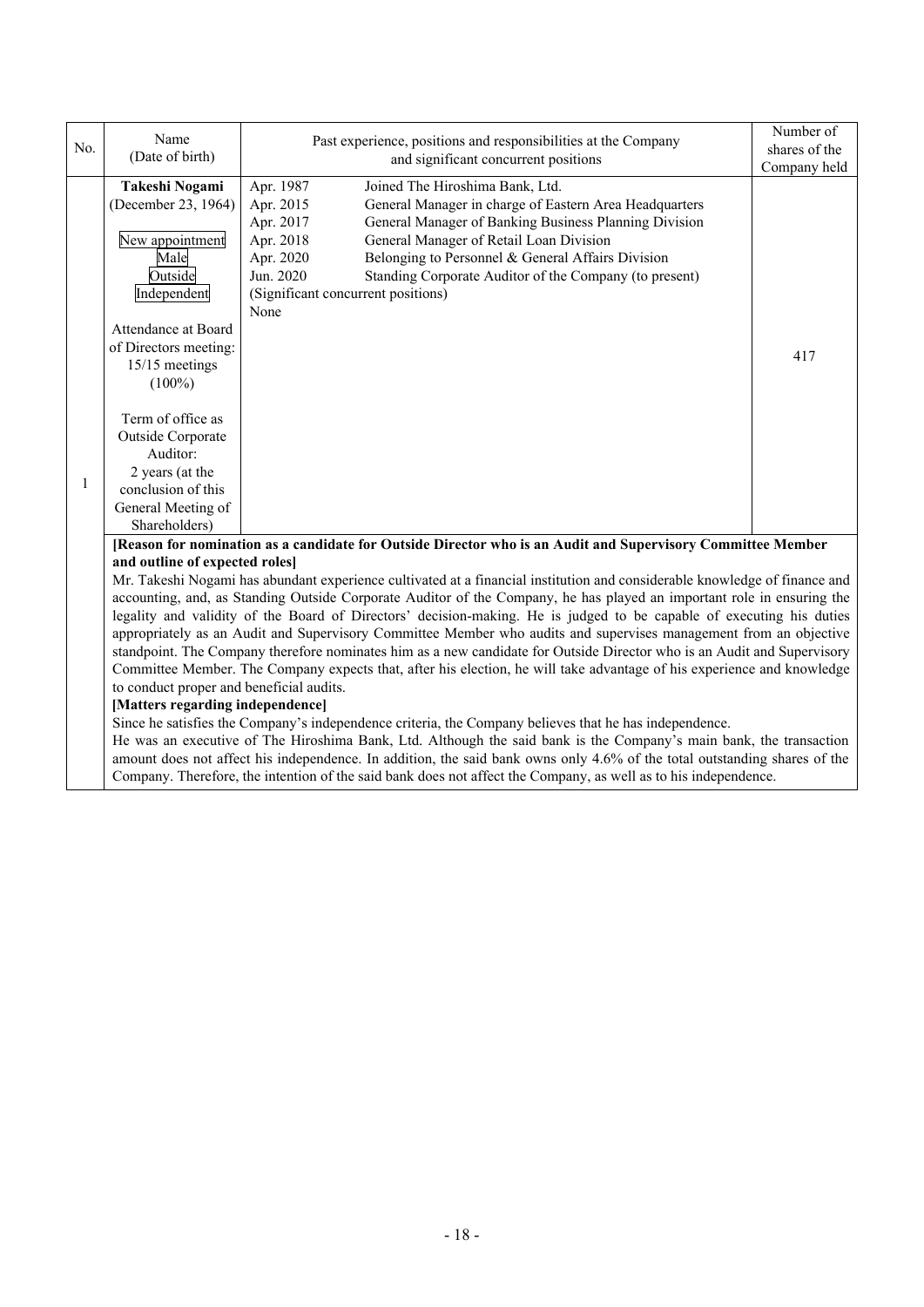|                | Name                                                                                                                                                                                                                                                                                                     |                                                                                                                                                                                                                                                                                                                                                                                                                           | Number of     |  |  |  |  |
|----------------|----------------------------------------------------------------------------------------------------------------------------------------------------------------------------------------------------------------------------------------------------------------------------------------------------------|---------------------------------------------------------------------------------------------------------------------------------------------------------------------------------------------------------------------------------------------------------------------------------------------------------------------------------------------------------------------------------------------------------------------------|---------------|--|--|--|--|
| No.            | (Date of birth)                                                                                                                                                                                                                                                                                          | Past experience, positions and responsibilities at the Company                                                                                                                                                                                                                                                                                                                                                            | shares of the |  |  |  |  |
|                |                                                                                                                                                                                                                                                                                                          | and significant concurrent positions                                                                                                                                                                                                                                                                                                                                                                                      | Company held  |  |  |  |  |
| $\overline{2}$ | Junji Kaihara<br>(August 11, 1949)<br>New appointment<br>Male<br>Outside<br>Independent<br>Attendance at Board<br>of Directors meeting:<br>13/15 meetings<br>(87%)<br>Term of office as<br>Outside Corporate<br>Auditor:<br>4 years (at the<br>conclusion of this<br>General Meeting of<br>Shareholders) | Jul. 1974<br>Joined Kaihara Textile Mills Ltd. (currently Kaihara<br>Corporation)<br>Director & Vice President<br>Sep. 1991<br>Apr. 2003<br>Representative Director & President<br>Representative Director & Vice Chairman (to present)<br>May 2014<br>Jun. 2018<br>Corporate Auditor of the Company (to present)<br>(Significant concurrent positions)<br>Representative Director & Vice Chairman of Kaihara Corporation | 255           |  |  |  |  |
|                | [Reason for nomination as a candidate for Outside Director who is an Audit and Supervisory Committee Member                                                                                                                                                                                              |                                                                                                                                                                                                                                                                                                                                                                                                                           |               |  |  |  |  |
|                | and outline of expected roles]                                                                                                                                                                                                                                                                           |                                                                                                                                                                                                                                                                                                                                                                                                                           |               |  |  |  |  |
|                | Mr. Junji Kaihara has abundant experience and knowledge cultivated in corporate management, and, as an Outside                                                                                                                                                                                           |                                                                                                                                                                                                                                                                                                                                                                                                                           |               |  |  |  |  |
|                | Corporate Auditor of the Company, he has played an important role in ensuring the legality and validity of the Board of                                                                                                                                                                                  |                                                                                                                                                                                                                                                                                                                                                                                                                           |               |  |  |  |  |
|                | Directors' decision-making. He is judged to be capable of executing his duties appropriately as an Audit and Supervisory                                                                                                                                                                                 |                                                                                                                                                                                                                                                                                                                                                                                                                           |               |  |  |  |  |
|                |                                                                                                                                                                                                                                                                                                          | Committee Member who audits and supervises management from an objective standpoint. The Company therefore                                                                                                                                                                                                                                                                                                                 |               |  |  |  |  |
|                | nominates him as a new candidate for Outside Director who is an Audit and Supervisory Committee Member. The Company                                                                                                                                                                                      |                                                                                                                                                                                                                                                                                                                                                                                                                           |               |  |  |  |  |
|                | expects that, after his election, he will take advantage of his experience and knowledge to conduct proper and beneficial<br>audits.                                                                                                                                                                     |                                                                                                                                                                                                                                                                                                                                                                                                                           |               |  |  |  |  |
|                | [Matters regarding independence]                                                                                                                                                                                                                                                                         |                                                                                                                                                                                                                                                                                                                                                                                                                           |               |  |  |  |  |
|                |                                                                                                                                                                                                                                                                                                          | Since he satisfies the Company's independence criteria, the Company believes that he has independence.                                                                                                                                                                                                                                                                                                                    |               |  |  |  |  |

He is serving as Representative Director & Vice Chairman of Kaihara Corporation. The Company does not have business relationship with the said company.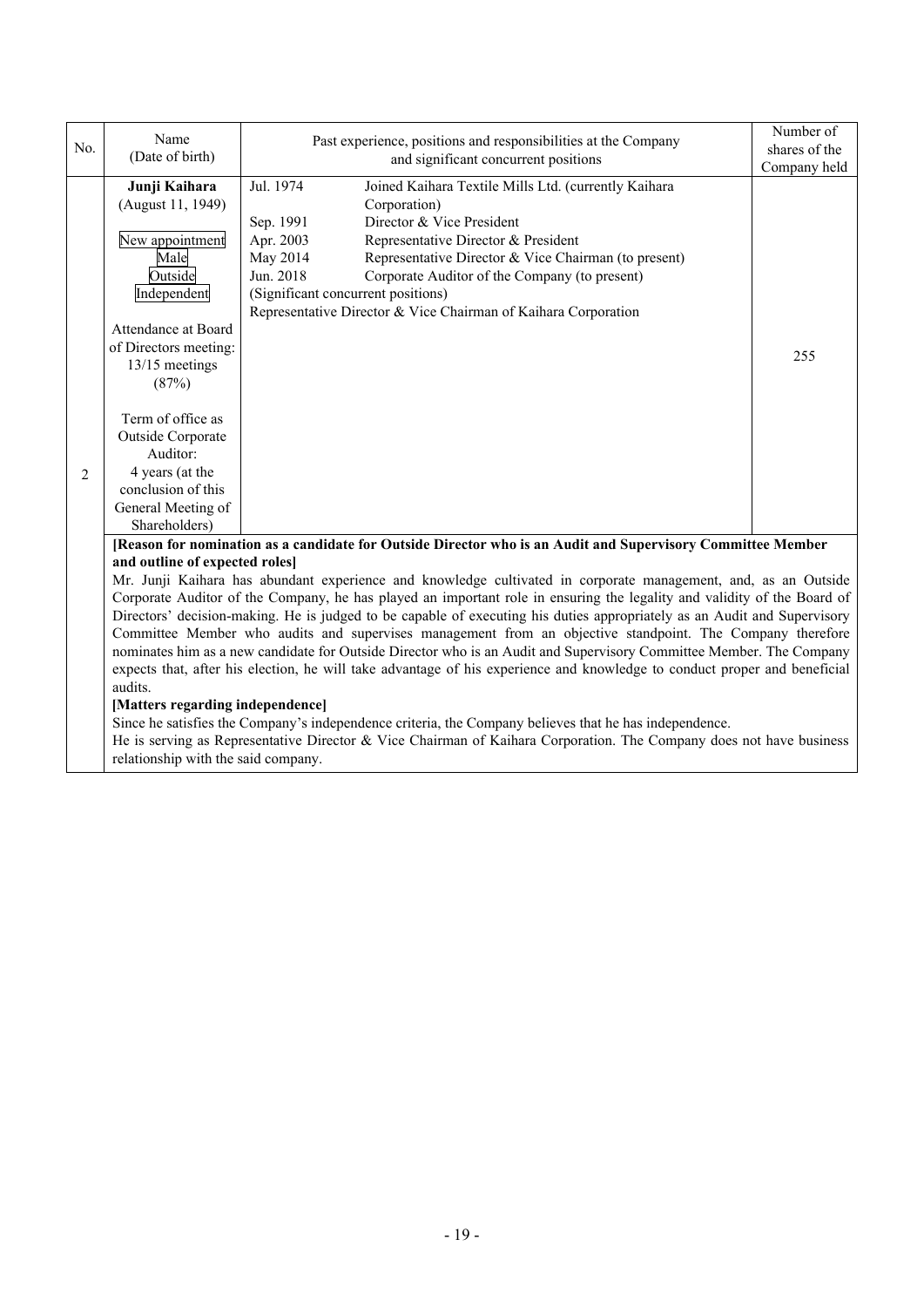|     | Name                                                                                                                                                                                                                                         |                                    |                                                                                                                             | Number of     |  |  |
|-----|----------------------------------------------------------------------------------------------------------------------------------------------------------------------------------------------------------------------------------------------|------------------------------------|-----------------------------------------------------------------------------------------------------------------------------|---------------|--|--|
| No. | (Date of birth)                                                                                                                                                                                                                              |                                    | Past experience, positions and responsibilities at the Company<br>and significant concurrent positions                      | shares of the |  |  |
|     |                                                                                                                                                                                                                                              |                                    | Company held                                                                                                                |               |  |  |
|     | <b>Kosuke Taira</b>                                                                                                                                                                                                                          | Mar. 1985                          | Graduated from the Matsushita Institute of Government and                                                                   |               |  |  |
|     | (June 6, 1954)                                                                                                                                                                                                                               | Management                         |                                                                                                                             |               |  |  |
|     |                                                                                                                                                                                                                                              | Apr. 1986                          | Member of Hiroshima Prefectural Assembly                                                                                    |               |  |  |
|     | New appointment                                                                                                                                                                                                                              | Jan. 1987                          | Director of KURODARUMA CO., LTD. (to present)                                                                               |               |  |  |
|     | Male                                                                                                                                                                                                                                         | Jul. 1997                          | Audit Committee Member, Hiroshima Prefecture                                                                                |               |  |  |
|     | Outside                                                                                                                                                                                                                                      | Mar. 2008                          | Board Chairman and President of Hiroshima Prefectural School                                                                |               |  |  |
|     | Independent                                                                                                                                                                                                                                  |                                    | <b>Lunch Association</b>                                                                                                    |               |  |  |
|     |                                                                                                                                                                                                                                              | Apr. 2013                          | Board Chairman of Hiroshima Prefectural School Lunch                                                                        |               |  |  |
|     | Attendance at Board                                                                                                                                                                                                                          |                                    | Association (to present)                                                                                                    |               |  |  |
|     | of Directors meeting:                                                                                                                                                                                                                        | Jun. 2019                          | Corporate Auditor of the Company (to present)                                                                               | 198           |  |  |
|     | 15/15 meetings                                                                                                                                                                                                                               | (Significant concurrent positions) |                                                                                                                             |               |  |  |
|     | $(100\%)$                                                                                                                                                                                                                                    |                                    | Board Chairman of Hiroshima Prefectural School Lunch Association                                                            |               |  |  |
|     |                                                                                                                                                                                                                                              |                                    |                                                                                                                             |               |  |  |
|     | Term of office as                                                                                                                                                                                                                            |                                    |                                                                                                                             |               |  |  |
|     | Outside Corporate                                                                                                                                                                                                                            |                                    |                                                                                                                             |               |  |  |
|     | Auditor:                                                                                                                                                                                                                                     |                                    |                                                                                                                             |               |  |  |
| 3   | 3 years (at the                                                                                                                                                                                                                              |                                    |                                                                                                                             |               |  |  |
|     | conclusion of this                                                                                                                                                                                                                           |                                    |                                                                                                                             |               |  |  |
|     | General Meeting of                                                                                                                                                                                                                           |                                    |                                                                                                                             |               |  |  |
|     | Shareholders)                                                                                                                                                                                                                                |                                    |                                                                                                                             |               |  |  |
|     |                                                                                                                                                                                                                                              |                                    | [Reason for nomination as a candidate for Outside Director who is an Audit and Supervisory Committee Member                 |               |  |  |
|     | and outline of expected roles]                                                                                                                                                                                                               |                                    |                                                                                                                             |               |  |  |
|     | Mr. Kosuke Taira has abundant operational experience and knowledge cultivated in corporate management and important                                                                                                                          |                                    |                                                                                                                             |               |  |  |
|     |                                                                                                                                                                                                                                              |                                    | positions at various organizations, and, as an Outside Corporate Auditor of the Company, he has played an important role in |               |  |  |
|     | ensuring the legality and validity of the Board of Directors' decision-making. He is judged to be capable of executing his<br>duties appropriately as an Audit and Supervisory Committee Member who audits and supervises management from an |                                    |                                                                                                                             |               |  |  |
|     |                                                                                                                                                                                                                                              |                                    |                                                                                                                             |               |  |  |
|     | objective standpoint. The Company therefore nominates him as a new candidate for Outside Director who is an Audit and                                                                                                                        |                                    |                                                                                                                             |               |  |  |
|     | Supervisory Committee Member. The Company expects that, after his election, he will take advantage of his experience and                                                                                                                     |                                    |                                                                                                                             |               |  |  |
|     | knowledge to conduct proper and beneficial audits.                                                                                                                                                                                           |                                    |                                                                                                                             |               |  |  |
|     | [Matters regarding independence]                                                                                                                                                                                                             |                                    |                                                                                                                             |               |  |  |
|     |                                                                                                                                                                                                                                              |                                    | Since he satisfies the Company's independence criteria, the Company believes that he has independence.                      |               |  |  |
|     | He is serving as Director of KURODARUMA CO., LTD. and Board Chairman of Hiroshima Prefectural School Lunch                                                                                                                                   |                                    |                                                                                                                             |               |  |  |

Association. The Company does not have business relationship with the said company and association.

Notes: 1. There are no special interests between each candidate and the Company.

- 2. The numbers of shares in the Company held by each candidate through the Directors' shareholding association are as of March 31, 2022 (any fraction less than one share has been rounded down).
- 3. Messrs. Takeshi Nogami, Junji Kaihara, and Kosuke Taira are candidates for Outside Directors.

 The Company has designated Messrs. Takeshi Nogami, Junji Kaihara, and Kosuke Taira as Independent Corporate Auditors and registered them with the Tokyo Stock Exchange in accordance with the rules of said Exchange.

- 4. Pursuant to Article 427, Paragraph 1 of the Companies Act, the Company has concluded an agreement with Messrs. Takeshi Nogami, Junji Kaihara, and Kosuke Taira to limit their liability for damages under Article 423, Paragraph 1 of the Companies Act. The maximum amount of liability pursuant to said agreement is the amount provided for in Article 425, Paragraph 1 of the Companies Act. If the election of Messrs. Takeshi Nogami, Junji Kaihara, and Kosuke Taira is approved, the Company plans to continue said agreement with them.
- 5. The Company has concluded a directors and officers liability insurance agreement provided for in Article 430-3, Paragraph 1 of the Companies Act with an insurance company to cover damages to be borne by the insured that may arise from the insured directors and officers assuming liability in connection with the execution of their duties or through receiving claims pertaining to the pursuit of such liability; provided, however, there are certain exemptions. For example, any damage caused as a result of knowingly engaging in conduct that is in violation of laws and regulations shall not be covered. Candidates that are elected to assume the office of Director will be insured under said agreement. The Company plans to renew said agreement under the same terms and conditions at the time of the next renewal.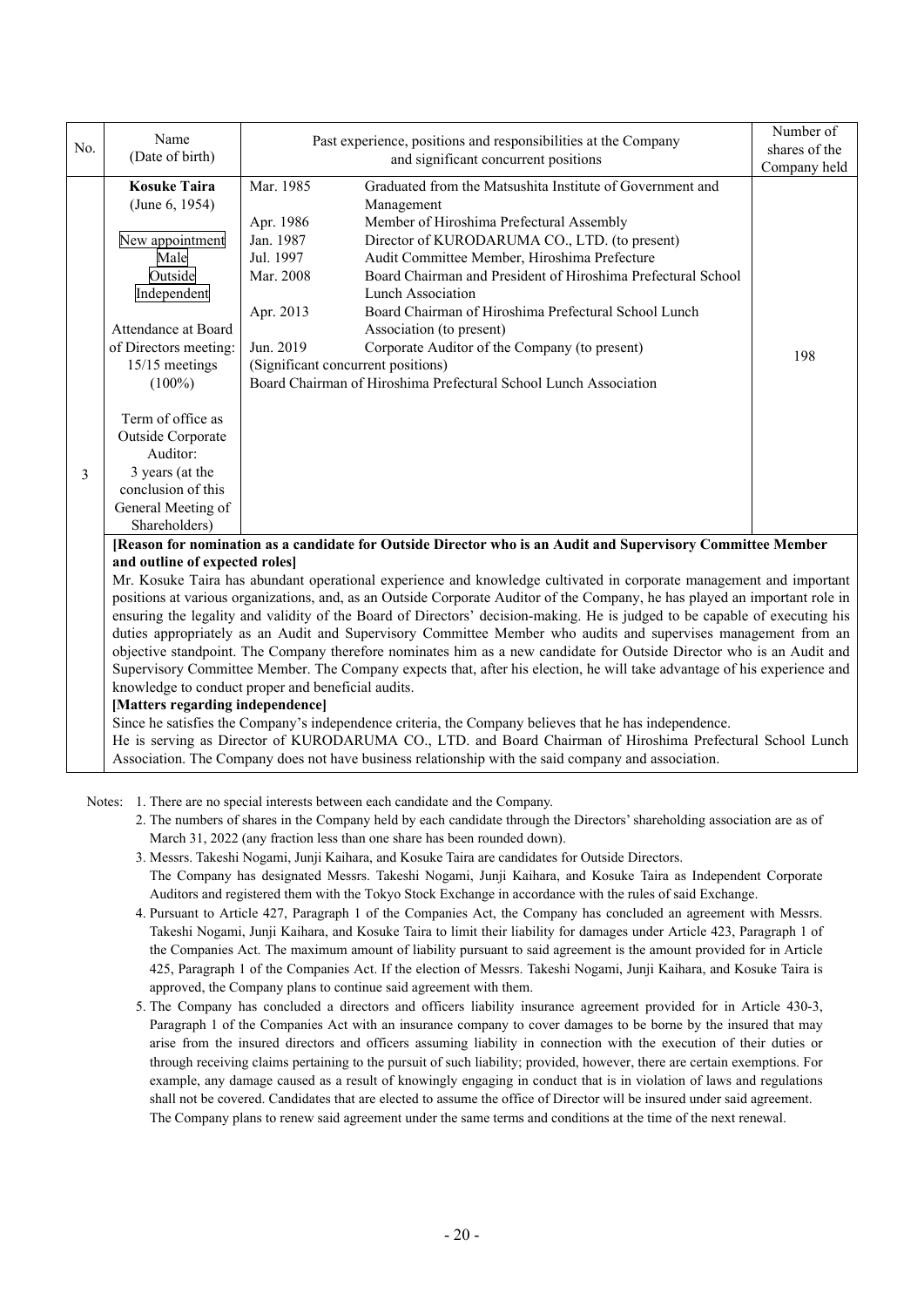## **Proposal 5:** Election of One (1) Substitute Director who is an Audit and Supervisory Committee Member

If Proposal 2: Partial Amendments to Articles of Incorporation is approved and resolved as proposed, the Company will transition to a Company with an Audit and Supervisory Committee. Accordingly, the election of one (1) substitute Director who is an Audit and Supervisory Committee Member is proposed to provide for the case where the number of incumbent Directors who are Audit and Supervisory Committee Members falls below the number stipulated in laws and regulations.

The nomination of the candidate for substitute Director who is an Audit and Supervisory Committee Member has been subject to deliberation in the Board of Outside Officers. The Board of Corporate Auditors has also given its consent for the submission of this proposal.

The resolution of this proposal will take effect subject to the taking effect of the amendments to the Articles of Incorporation stated in Proposal 2: Partial Amendments to the Articles of Incorporation.

The candidate for substitute Director who is an Audit and Supervisory Committee Member is as follows:

| Name                     | Past experience, positions and responsibilities at the Company | Number of                                                       |       |
|--------------------------|----------------------------------------------------------------|-----------------------------------------------------------------|-------|
| (Date of birth)          |                                                                | shares of the                                                   |       |
|                          |                                                                | Company held                                                    |       |
| Masatoshi Uchida         | Apr. 1989                                                      | Joined Mazda Motor Corporation                                  |       |
| (October 27, 1963)       | Apr. 1997                                                      | Joined KITAGAWA SEIKI CO., LTD.                                 |       |
|                          | Jul. 1999                                                      | Representative Senior Managing Director                         |       |
| Male                     | Sep. 2007                                                      | Tentative Corporate Auditor of the Company                      |       |
| Outside                  | Jun. 2008                                                      | Corporate Auditor (resigned in June 2019)                       |       |
| Independent              | Jul. 2016                                                      | Representative Director & President of KITAGAWA SEIKI           |       |
|                          |                                                                | CO., LTD. (to present)                                          |       |
| Attendance at Board      | Jun. 2019                                                      | Director of the Company (to present)                            |       |
| of Directors meeting:    |                                                                | (Significant concurrent positions)                              |       |
| 15/15 meetings           |                                                                | Representative Director & President of KITAGAWA SEIKI CO., LTD. | 1,085 |
| $(100\%)$                |                                                                |                                                                 |       |
|                          |                                                                |                                                                 |       |
| Term of office as        |                                                                |                                                                 |       |
| <b>Outside Director:</b> |                                                                |                                                                 |       |
| 3 years (at the          |                                                                |                                                                 |       |
| conclusion of this       |                                                                |                                                                 |       |
| General Meeting of       |                                                                |                                                                 |       |
| Shareholders)            |                                                                |                                                                 |       |

**[Reason for nomination as a candidate for substitute Outside Director who is an Audit and Supervisory Committee Member and outline of expected roles]** 

Mr. Masatoshi Uchida has abundant experience and knowledge gained through corporate management. He has presented advice and suggestions to the management team from an objective and neutral point of view as an Outside Director. He has served as an Outside Corporate Auditor of the Company in the past, and he is judged to be capable of contributing to strengthening the efficiency of the Board of Directors' decision-making and supervisory functions from a standpoint independent from the management team. The Company therefore nominates him as a candidate for substitute Outside Director who is an Audit and Supervisory Committee Member. The Company expects that, after his election, he will take advantage of his experience and knowledge to conduct proper and beneficial audits.

# **[Matters regarding independence]**

Since he satisfies the Company's independence criteria, the Company believes that he has independence.

He serves as Representative Director & President of KITAGAWA SEIKI CO., LTD. Although the Company purchases products, etc. from said company, the transaction amount is less than 2% of the annual average net sales of the most recent three business years of said company. Therefore, the Company judges that the amount does not affect the Company's independence criteria.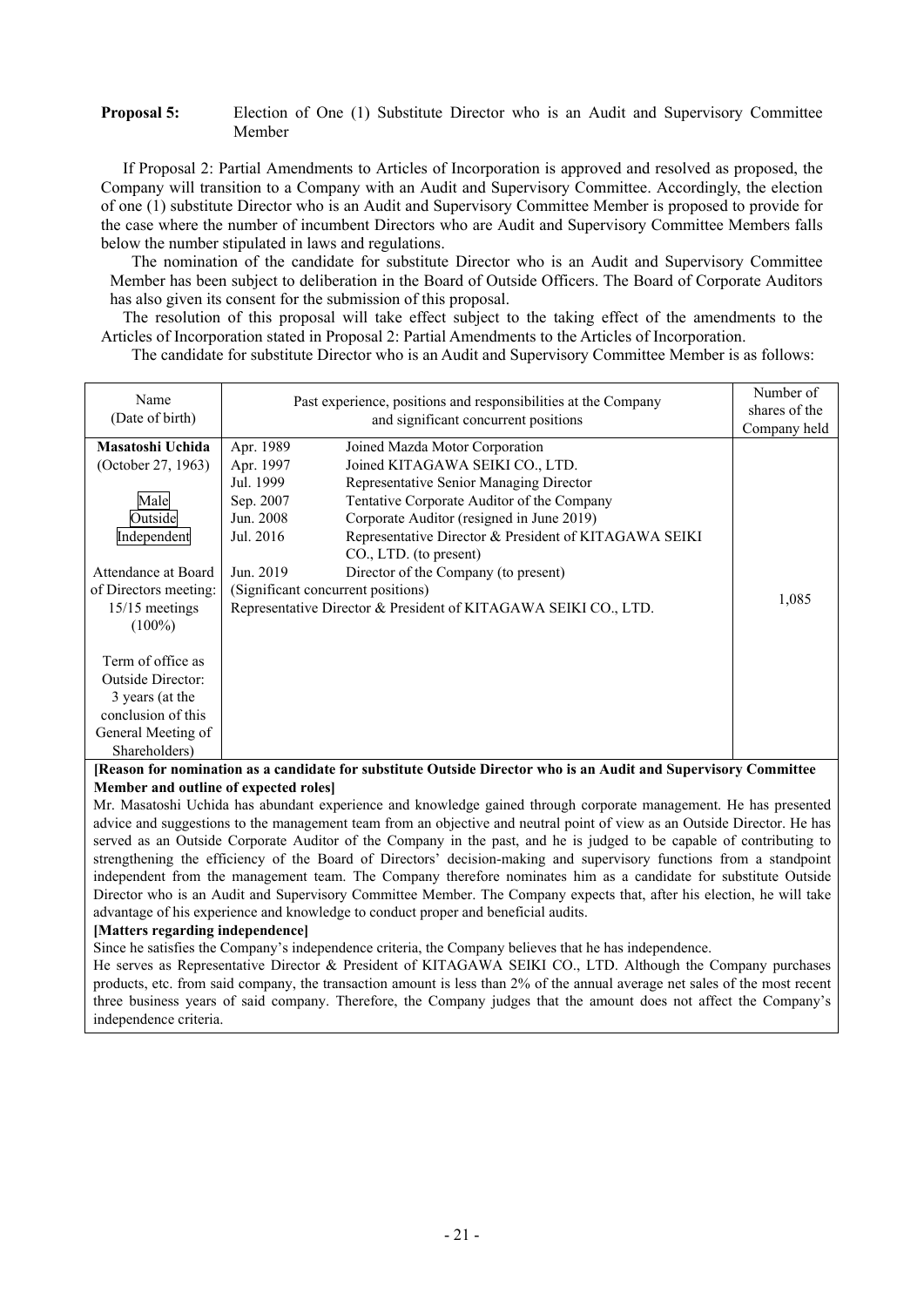- Notes: 1. If Proposal 3: Election of Five (5) Directors (excluding Directors who are Audit and Supervisory Committee Members) is approved and resolved as proposed, the candidate will assume the office of a Director (excluding a Director who is an Audit and Supervisory Committee Member), but if the number of incumbent Directors who are Audit and Supervisory Committee Members falls below the number stipulated in laws and regulations, he will resign as Director (excluding a Director who is an Audit and Supervisory Committee Member) and assume the office of Director who is an Audit and Supervisory Committee Member.
	- 2. There are no special interests between the candidate and the Company.
	- 3. The number of shares in the Company held by the candidate are as of March 31, 2022. They include shares indirectly held through the Directors' shareholding association and the employee shareholding association (any fraction less than one share has been rounded down).
	- 4. Mr. Masatoshi Uchida is a candidate for substitute Outside Director who is an Audit and Supervisory Committee Member.

 The Company has designated Mr. Masatoshi Uchida as an Independent Director and registered him with the Tokyo Stock Exchange in accordance with the rules of said Exchange. If he is elected, the Company plans to maintain that registration.

- 5. Pursuant to Article 427, Paragraph 1 of the Companies Act, the Company has concluded an agreement with the candidate to limit his liability for damages under Article 423, Paragraph 1 of the Companies Act. The maximum amount of liability pursuant to said agreement is the amount provided for in Article 425, Paragraph 1 of the Companies Act. If the election of the candidate is approved, the Company plans to continue said agreement with him.
- 6. The Company has concluded a directors and officers liability insurance agreement provided for in Article 430-3, Paragraph 1 of the Companies Act with an insurance company to cover damages to be borne by the insured that may arise from the insured directors and officers assuming liability in connection with the execution of their duties or through receiving claims pertaining to the pursuit of such liability; provided, however, there are certain exemptions. For example, any damage caused as a result of knowingly engaging in conduct that is in violation of laws and regulations shall not be covered. Candidates that are elected to assume the office of Director will be insured under said agreement. The Company plans to renew said agreement under the same terms and conditions at the time of the next renewal.

#### Reference: Skills Matrix of the Candidates for Director

The table below shows the composition of the Board of Directors and the main expertise and experience of the Directors should Proposals 3 and 4 be approved and resolved by this Annual General Meeting of Shareholders as proposed.

| Category                                      | Name                | Corporate<br>Management | Sales/<br>Marketing | Global<br>Experience | Legal/<br>Compliance | Finance $&$<br>Accounting | Production/<br>Technology | HR<br>Development/<br>& Diversity |
|-----------------------------------------------|---------------------|-------------------------|---------------------|----------------------|----------------------|---------------------------|---------------------------|-----------------------------------|
|                                               | Yuji<br>Kitagawa    |                         |                     |                      |                      |                           |                           |                                   |
| <b>Directors</b><br>(excluding                | Hiroshi<br>Kitagawa |                         |                     |                      |                      |                           |                           |                                   |
| Directors who<br>are Audit and<br>Supervisory | Hiroo<br>Monden     |                         |                     |                      |                      |                           |                           |                                   |
| Committee<br>Members)                         | Masatoshi<br>Uchida |                         |                     |                      |                      |                           |                           |                                   |
|                                               | Misako<br>Nishikawa |                         |                     |                      |                      |                           |                           |                                   |
| Directors who                                 | Takeshi<br>Nogami   |                         |                     |                      |                      |                           |                           |                                   |
| are Audit and<br>Supervisory<br>Committee     | Junji<br>Kaihara    |                         |                     |                      |                      |                           |                           |                                   |
| Members                                       | Kosuke<br>Taira     |                         |                     |                      |                      |                           |                           |                                   |

\* The table above is not an exhaustive indication of the knowledge, experience, and abilities of the candidates for Director.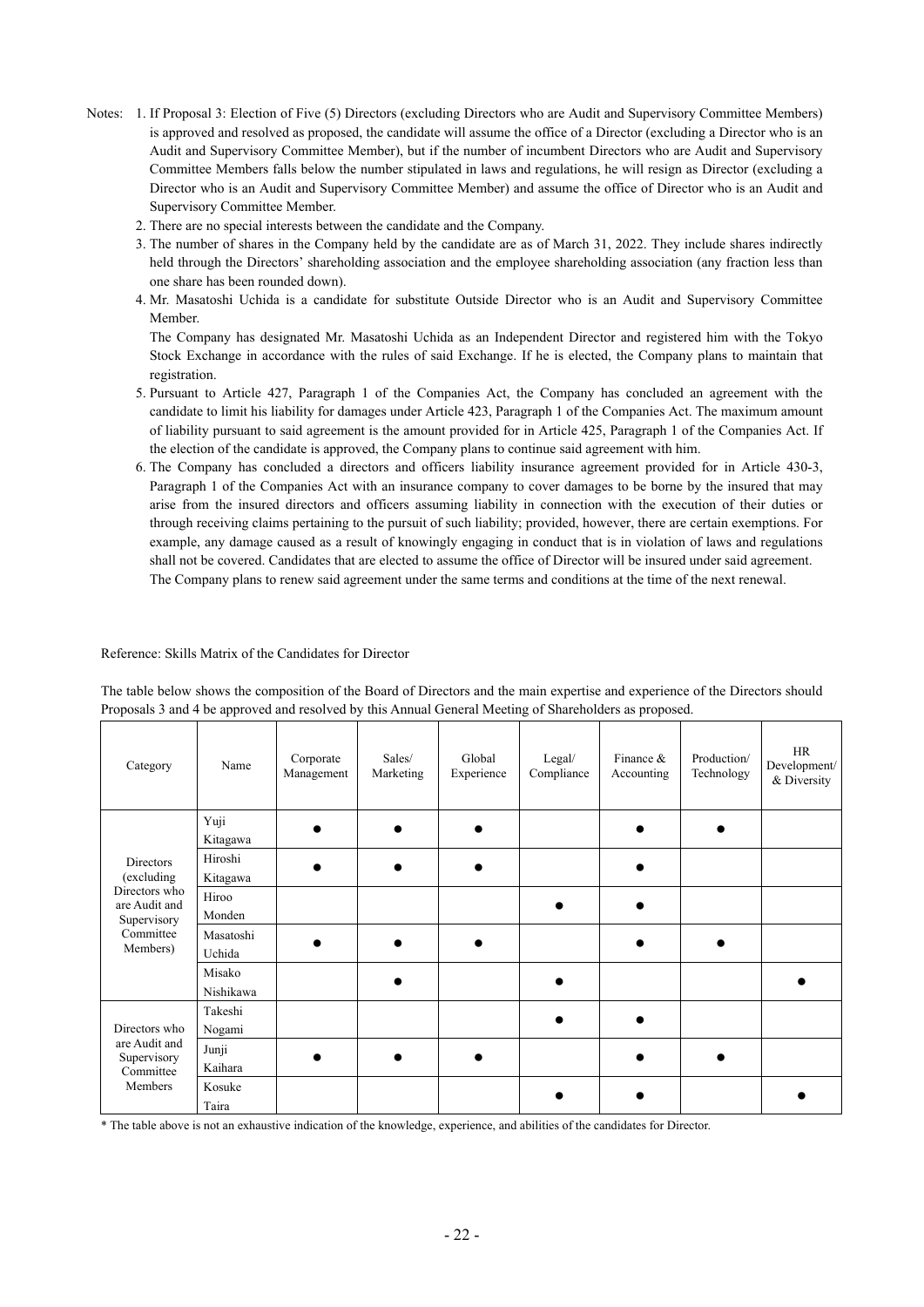# (References)

# **[Independence criteria for Outside Officers]**

The Company deems Outside Officers (Outside Directors and Outside Corporate Auditors) lack independence if they fall under any of the items below.

- 1. An executive of the Company and the affiliates of the Company (hereinafter collectively referred to as "the Group") (Note 1)
- 2. A party who deems the Group as its major transaction partner, or its executive (Note 2)
- 3. A party who is the major transaction partner of the Group, or its executive (Note 3)
- 4. A major shareholder of the Company (a party that directly or indirectly owns 10% or more of total voting rights), or its executive
- 5. A party that is directly or indirectly owned by the Group for 10% or more of its total voting rights, or its executive
- 6. An employee of the auditing firm which is the Accounting Auditor of the Group
- 7. A consultant, accounting expert or legal expert who receives 10 million Japanese yen or more of cash or other property other than the officer remuneration from the Group for the past three business years
- 8. A spouse or close relative within the second degree of relationship, or a family member living together with the significant person (Note 4) who falls under any of items 1 through 7
- Note 1: "Executive" refers to executives as provided in Article 2, Paragraph 3, Item 6 of the Regulation for Enforcement of the Companies Act, which includes not only executive directors but also employees, but excludes Corporate Auditors.
- Note 2: "A party who deems the Group as its major transaction partner" refers to a party who received payment from the Group for the amount of 2% or more of annual average net sales of the most recent three business years of such party.
- Note 3: "A party who is the major transaction partner of the Group" refers to a party who paid the Group for the amount of 2% or more of annual average net sales of the most recent three business years of the Group.
- Note 4: "Significant person" refers to director (excluding outside director), executive officer, managing director of each company and transaction partner, certified public accountant belonging to an auditing firm, and attorney belonging to a law firm.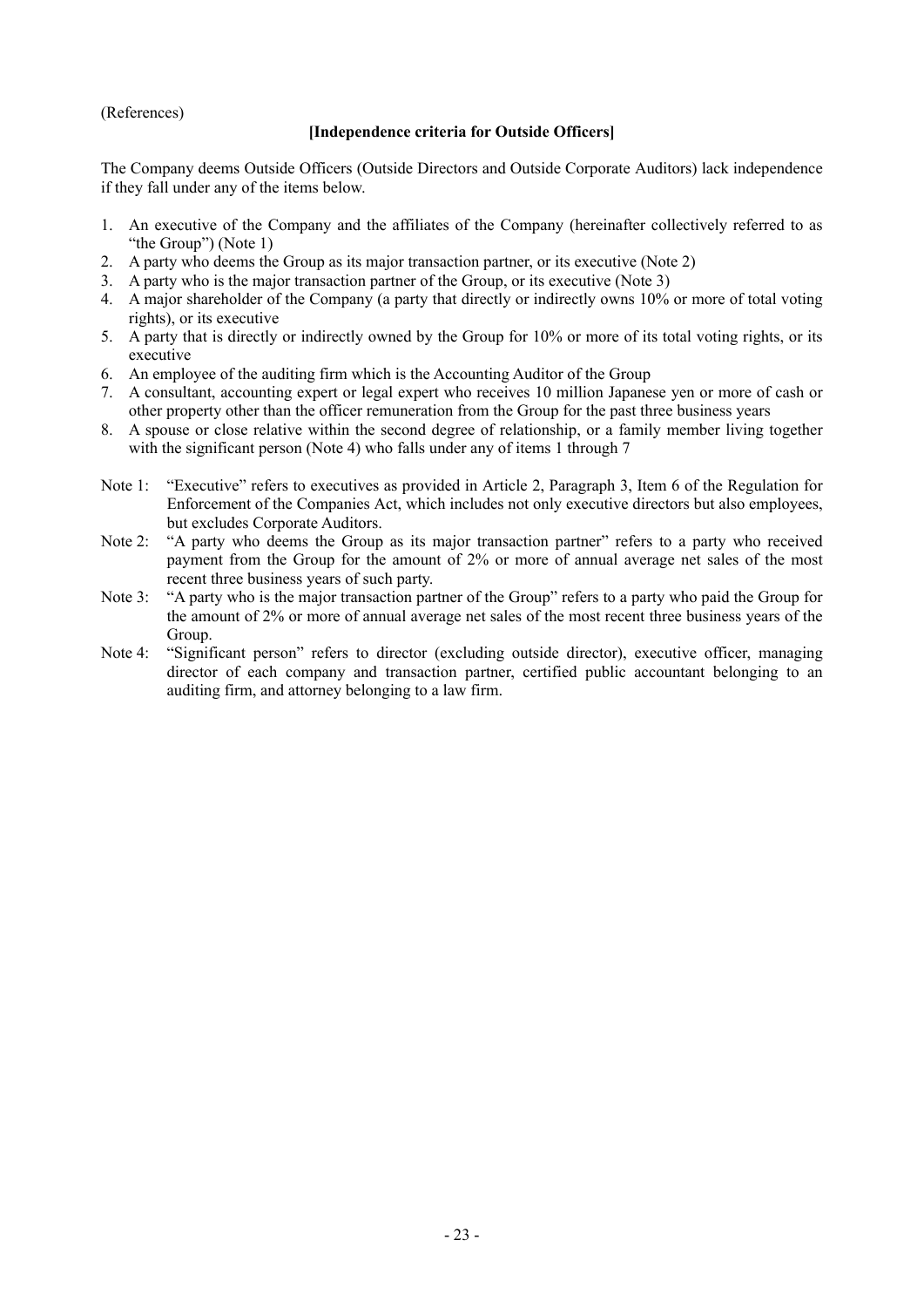#### **Proposal 6:** Setting of Remuneration Amount for Directors (excluding Directors who are Audit and Supervisory Committee Members)

If Proposal 2: Partial Amendments to Articles of Incorporation is approved and resolved as proposed, the Company will transition to a Company with an Audit and Supervisory Committee.

The amount of remuneration to Directors of the Company was determined by a resolution of the 96th Annual General Meeting of Shareholders held on June 29, 2006 to be within 500 million yen annually (not including the employee salaries of Directors who are also employees) and has not been changed to the present. However, in line with the Company's transition to a Company with an Audit and Supervisory Committee, the Company proposes to abolish these existing provisions and set a new remuneration amount for Directors (excluding Directors who are Audit and Supervisory Committee Members) to be within 500 million yen annually (including 50 million yen annually for Outside Directors), taking into consideration various factors such as economic conditions. In addition, we propose that the specific amounts of remuneration to be paid to individual Directors (excluding Directors who are Audit and Supervisory Committee Members), the timing and method of payment and other matters be determined by resolution of the Board of Directors. As previously, these amounts of remuneration shall not include employee salaries of Directors who are also employees.

An overview of the policy for decisions on the contents of individual remuneration, etc. for Directors with respect to the 112th fiscal year of the Company appears on Page 43 of the Business Report. If this proposal is approved, the Company plans to amend this policy to the effect that its subject will be Directors (excluding Directors who are Audit and Supervisory Committee Members) and that restricted share remuneration will be newly established.

The contents of this proposal are in line with this policy to be decided and have been determined after obtaining the advice of the Board of Outside Officers (three of whose five members, or more than half, are Independent Officers), which the Company has established voluntarily, and we believe that the proposal is appropriate.

There are currently eleven (11) Directors (including two (2) Outside Directors). If Proposal 2: Partial Amendments to Articles of Incorporation and Proposal 3: Election of Five (5) Directors (excluding Directors who are Audit and Supervisory Committee Members) are approved and resolved as proposed, there will be five (5) Directors (excluding Directors who are Audit and Supervisory Committee Members) (including two (2) Outside Directors).

The resolution of this proposal will take effect subject to the taking effect of the amendments to the Articles of Incorporation stated in Proposal 2: Partial Amendments to the Articles of Incorporation.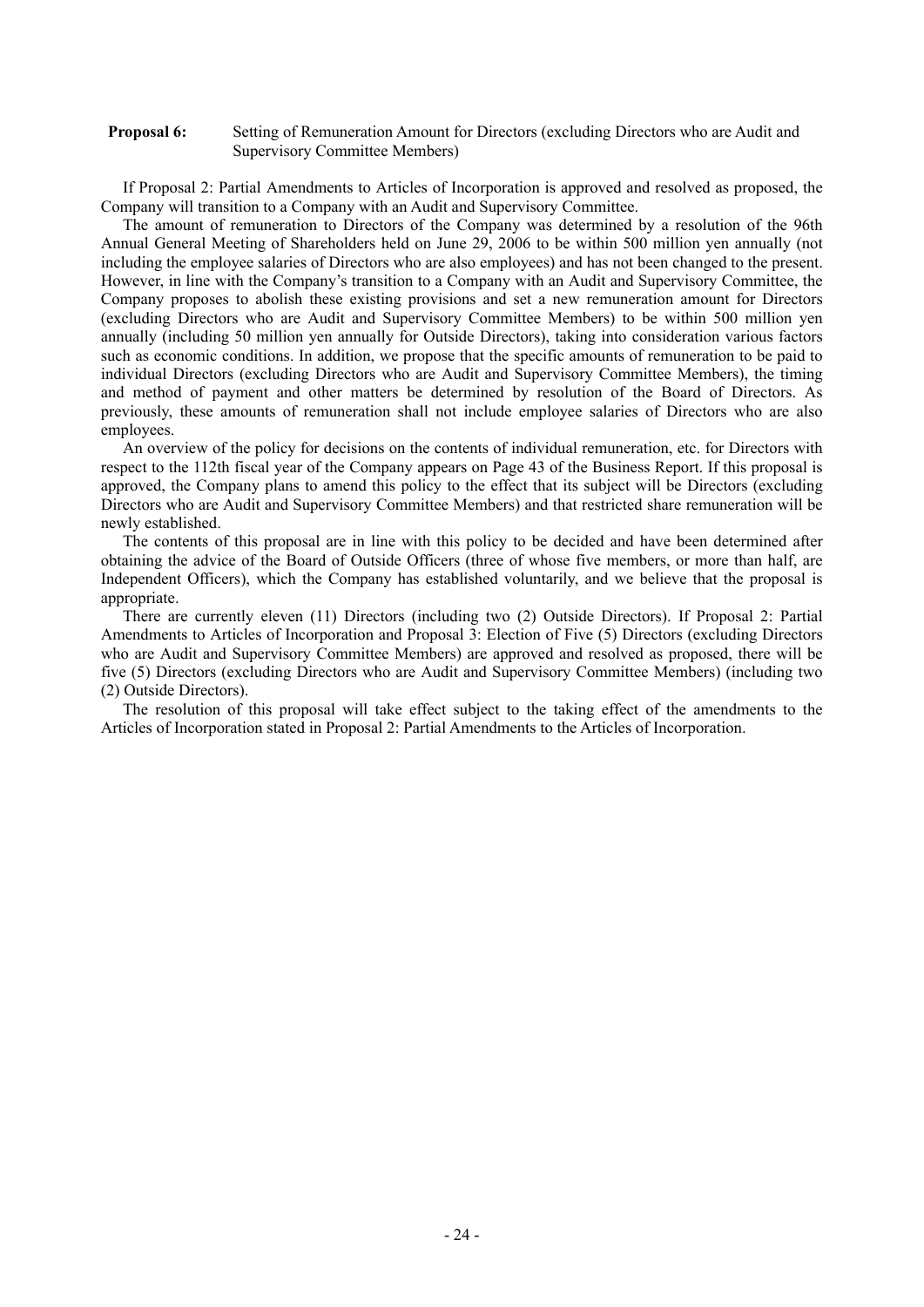#### **Proposal 7:** Setting of Remuneration Amount for Directors who are Audit and Supervisory Committee Members

If Proposal 2: Partial Amendments to Articles of Incorporation is approved and resolved as proposed, the Company will transition to a Company with an Audit and Supervisory Committee.

Accordingly, the Company proposes that the amount of remuneration of Directors who are Audit and Supervisory Committee Members be set at within 50 million yen annually, taking into consideration various factors such as job responsibilities, the number of Directors who are Audit and Supervisory Committee Members, and economic conditions, and that the specific amounts paid to individual Directors who are Audit and Supervisory Committee Members and the timing and method of payment be decided by discussion among the Directors who are Audit and Supervisory Committee Members.

The contents of this proposal are in line with this policy to be decided and have been determined after obtaining the advice of the Board of Outside Officers (three of whose five members, or more than half, are Independent Officers), which the Company has established voluntarily, and we believe that the proposal is appropriate.

If Proposal 2: Partial Amendments to Articles of Incorporation and Proposal 4: Election of Three (3) Directors who are Audit and Supervisory Committee Members are approved and resolved as proposed, there will be three (3) Directors who are Audit and Supervisory Committee Members.

The resolution of this proposal will take effect subject to the taking effect of the amendments to the Articles of Incorporation stated in Proposal 2: Partial Amendments to the Articles of Incorporation.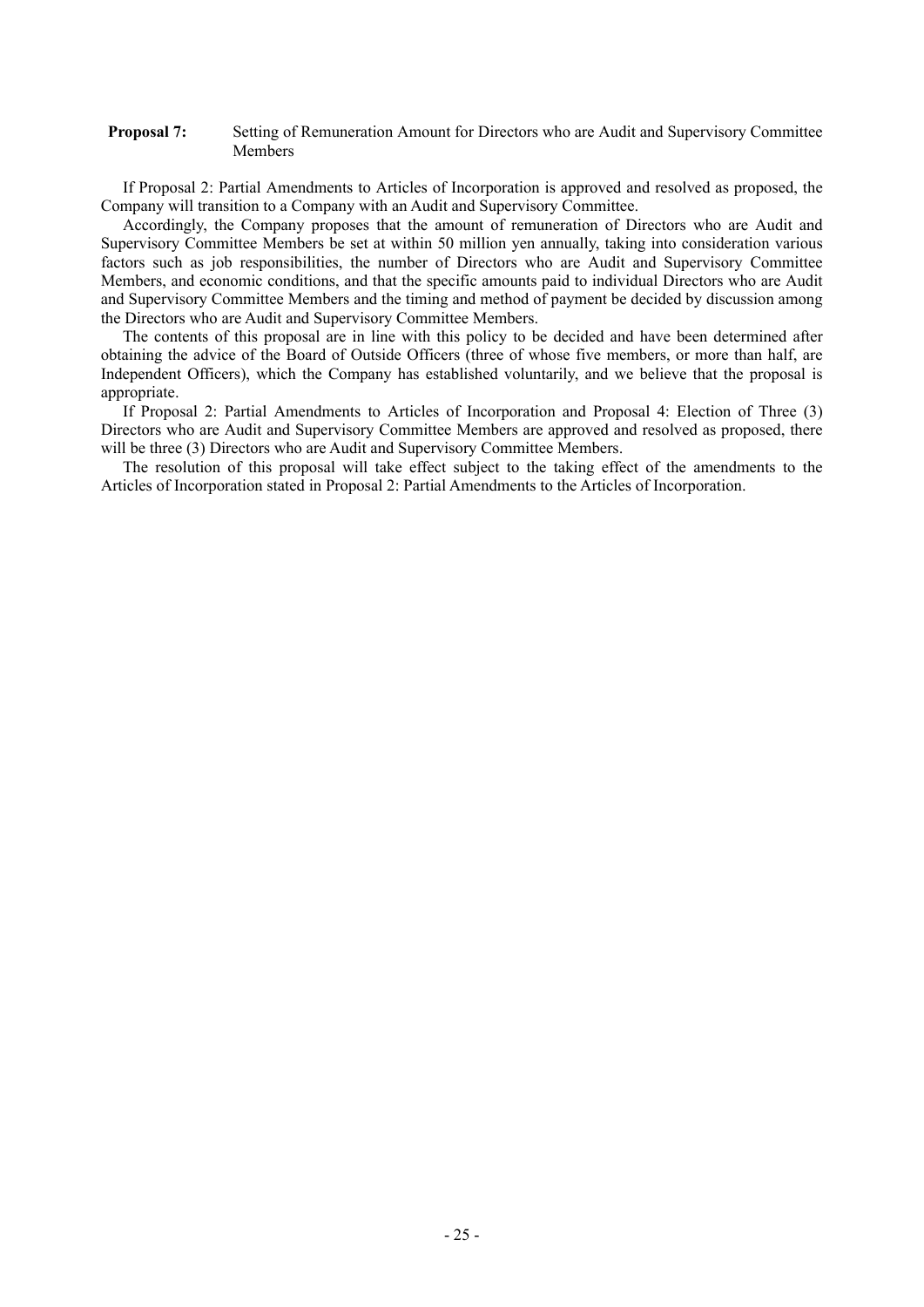#### **Proposal 8:** Determination of Remuneration for Granting Restricted Shares to Directors (excluding Directors who are Audit and Supervisory Committee Members)

If Proposal 2: Partial Amendments to Articles of Incorporation is approved and resolved as proposed, the Company will transition to a Company with an Audit and Supervisory Committee.

In Proposal 6: Setting of Remuneration Amount for Directors (excluding Directors who are Audit and Supervisory Committee Members), the Company seeks the approval of an upper limit of remuneration for Directors (excluding Directors who are Audit and Supervisory Committee Members) within 500 million yen annually (including 50 million yen annually for Outside Directors). The Company now requests approval to introduce a remuneration scheme for granting restricted shares to Directors (excluding Directors who are Audit and Supervisory Committee Members) (hereinafter "Eligible Directors") to give them incentive to sustainably increase the Company's corporate value and to further promote shared value with shareholders. The Company therefore proposes that the total amount of cash remuneration paid to Eligible Directors for the granting of restricted shares within the aforementioned remuneration amount shall be within 50 million yen annually, an amount deemed reasonable in consideration of the aforementioned aims, and that the total number of common shares of the Company issued or disposed of under this scheme shall be within 40,000 shares annually (however, that total number may be adjusted within a reasonable range in the case that a stock split (including an allotment of common shares without contribution) or a reverse stock split of the Company's common shares is conducted, or any other reason that requires an adjustment to the total number of common shares to be issued or disposed of by the Company as restricted shares, on or after the day on which this proposal is approved and resolved). The specific allocation of each Eligible Director shall be determined by the Board of Directors.

If Proposal 2: Partial Amendments to Articles of Incorporation and Proposal 3: Election of Five (5) Directors (excluding Directors who are Audit and Supervisory Committee Members) are approved and resolved as proposed, there will be five (5) Directors (excluding Directors who are Audit and Supervisory Committee Members) (including two (2) Outside Directors).

Eligible Directors shall, based on a resolution of the Board of Directors, make in-kind contribution of all the monetary remuneration receivables to be granted according to this proposal, and common shares of the Company shall either be issued or disposed of by the Company. The amount to be paid in per share will be determined by the Board of Directors, based on the closing price of the Company's common shares on the Tokyo Stock Exchange on the last business day before the date of the resolution of the Board of Directors (or if trading is not concluded on that date, the closing price on the most recent trading date prior to that day) within a range that is not especially favorable to the Eligible Directors. For the purpose of such issuance or disposal of common shares of the Company, a contract on the allotment of restricted shares (hereinafter "Allotment Contract") that includes the following provisions in summary shall be concluded between the Company and Eligible Directors.

- (1) Eligible Directors shall not transfer, pledge, or otherwise dispose of (hereinafter "Transfer Restriction") the common shares of the Company allotted to them under the Allotment Contract (hereinafter "Allotted Shares") from the date of granting of the restricted shares until the date they forfeit all posts as Director or Executive Officer of the Company or other post determined by the Company's Board of Directors (however, if such post is forfeited within a period of three (3) months after the lapse of the fiscal year to which the date of grant of the restricted shares belongs, where a separate date is stipulated by the Company's Board of Directors that is within six (6) months after the lapse of said fiscal year, until said stipulated date) (hereinafter "Transfer Restriction Period").
- (2) In the event that an Eligible Director forfeits all the posts set forth in (1) above prior to the expiration of the period separately determined in the Company's Board of Directors (hereinafter "Service Provision Period"), except where there is a reason deemed justified by the Company's Board of Directors, the Company shall rightfully acquire the Allotted Shares for no consideration.
- (3) Provided Eligible Directors have held the post of Director or Executive Officer of the Company or other post determined by the Company's Board of Directors continuously throughout the Service Provision Period, the Company shall lift the Transfer Restriction at the expiration of the Transfer Restriction Period for all the Allotted Shares. However, in the event that an Eligible Director forfeits the posts set forth in (1) above prior to the expiration of the Service Provision Period for a reason deemed justified by the Company's Board of Directors set forth in (2) above, the number of Allotted Shares for which the